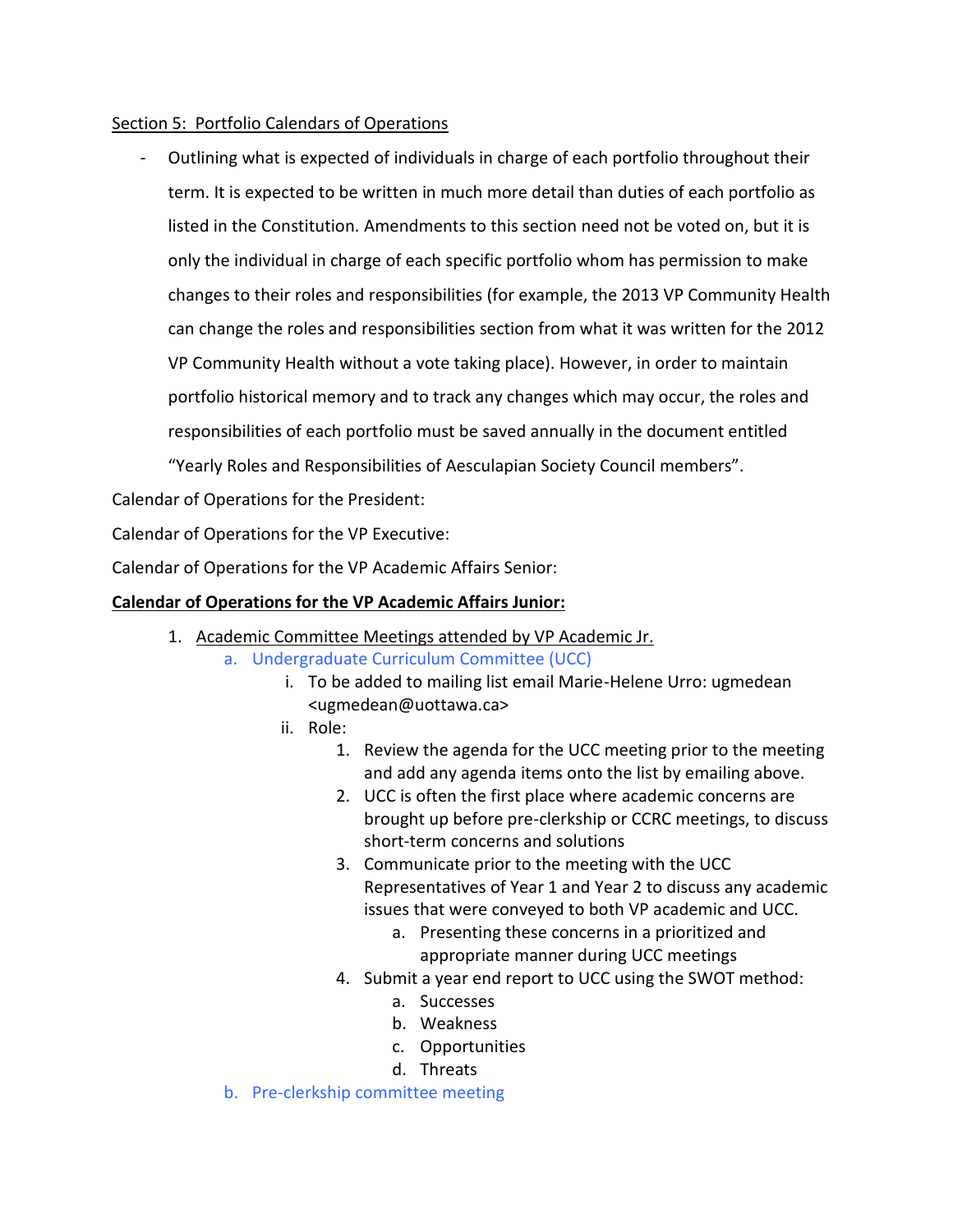- i. To be added to mailing list email Heather Summers <hsummers@uottawa.ca>
- ii. Role:
	- 1. Review the agenda for the pre-clerkship meeting prior to the meeting and add any agenda items onto the list by emailing above.
	- 2. The goal of the pre-clerkship meeting is to review any academic, administrative concerns related to year 1 and 2 (pre-clerkship). Often concerns, novel initiatives, ideas etc brought up in UCC is brought to pre-clerkship prior to discussion at CCRC.

# c. Evaluations committee meeting

- i. To be added to mailing list email Kerry Leblanc: medcoor <medcoor@UOTTAWA.CA>
- ii. Role:
	- 1. Review the agenda for the evaluations committee meeting prior to the meeting and add any agenda items onto the list by emailing above.
	- 2. The goal of the evaluations committee meetings is to discuss the faculty of medicine evaluation process for all 4 years. This includes discussing ideas on one45 evaluation forms, student specific concerns, novel initiatives and surveys on how to improve the evaluation process etc.
- d. Coordination of Curricular Content and Delivery (CCRC)
	- i. To be added to the mailing list email Crystine Lalonde <Crystine.Lalonde@uottawa.ca>
	- ii. Role:
		- 1. Review the agenda for CCRC meeting prior to the meeting and add any agenda items by emailing list above
		- 2. The goal of the CCRC meeting is to review any curricular changes or proposal and vote to provide a final approval to begin implementation into the system.
- 2. Aesculapian Society (AS) Assistant Position Interviews and Appointment (September)
	- a. It is the role of the VP academic Jr. to send out details for the AS positions,
	- compile the applications, and organize a schedule for interviewing students.
	- b. Timeline:
		- i. The recommended date for sending the information for application to the positions is  $2^{nd}$  or  $3^{rd}$  week of September, with the interviews performed at latest by end of September.
			- 1. An appropriate timeline is to provide students 1 week to submit their application
	- c. Positions being interviewed:
		- i. One Library Representative (Current 2013 Rep: AJ Kadhim)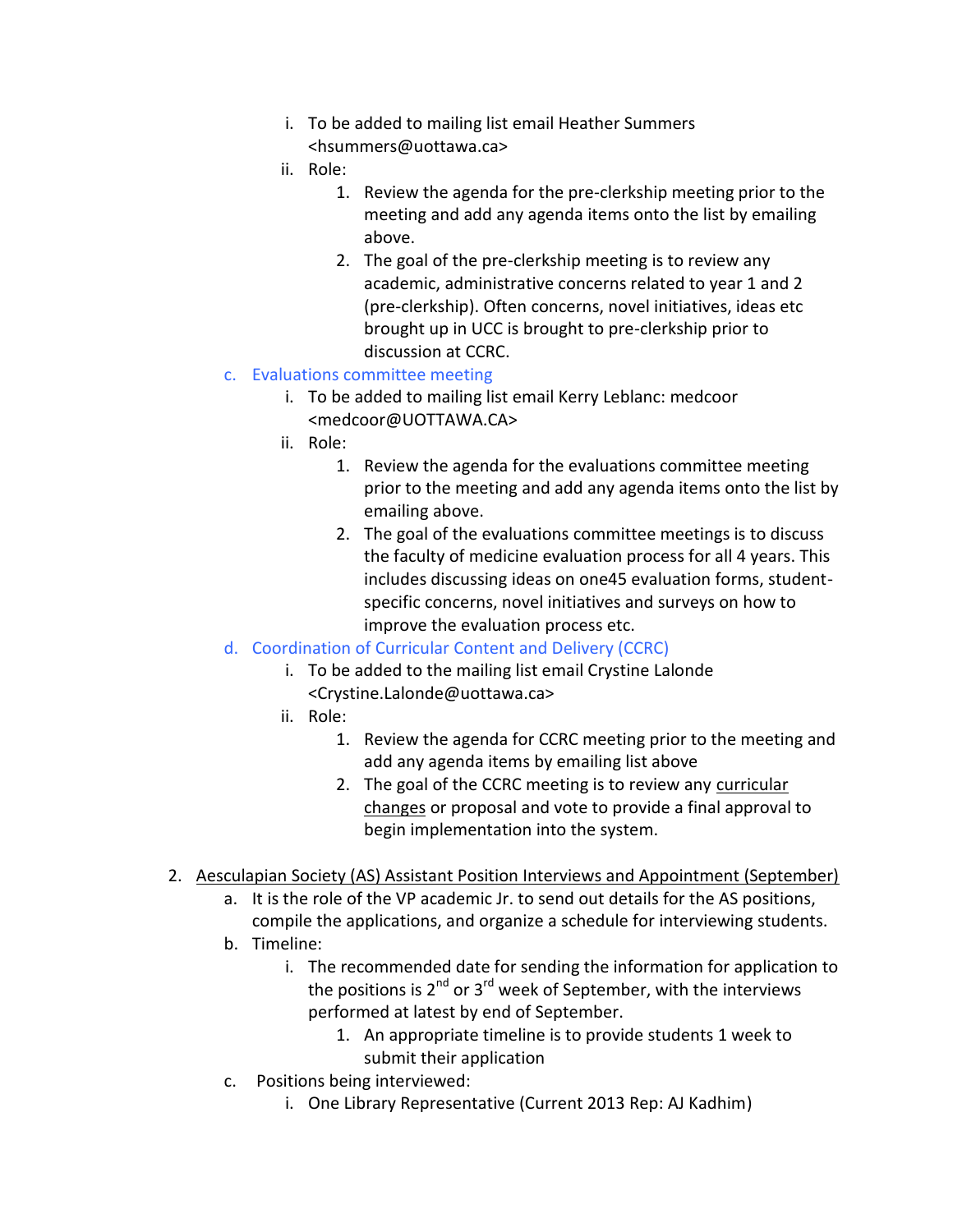- ii. UCC Representative Year 1: One Anglophone and One Francophone (Current 2013 Reps: Omar Razek and Pauline Lin)
- iii. Admissions Committee Representatives: One Anglophone and One Francophone (Current 2013 representatives: Linden Head and Umair Ifthikar)
- iv. VP External Affairs Assistant
- v. VP Academic Affairs Assistant
- vi. VP Global Health Assistant
- **vii. VP Social Clerkship**

#### **1. Please contact Kevin Dong or Chloe Corbeil regarding details for this position, as it is a new position for the 2013-14 year.**

- d. Process:
	- i. The application details, interview schedule, interview template will be provided to the incoming VP Academic Jr., by the outgoing VP Academic Sr.
	- ii. The interview template has been provided and will typically be performed by at least 2 current Aesculapian Society members. The panel will include:
		- 1. VP Academic Jr.
		- 2. VP Global Health
		- 3. VP External
		- 4. VP Executive
		- 5. If necessary Past year's Admissions Committee Representative might be appropriate

#### 3. Toronto Notes Order (November)

- a. Timeline:
	- i. Please contact the Toronto Notes Team by end of October/early November to inquire regarding a package deal, the forms necessary to submit, as well as deadline for submission of order.
	- ii. Collect cheques for Toronto Notes order from ALL 4 YEARS in November/ December and place order prior to the Christmas break.
- b. Process:
	- i. Contact for ordering Toronto Notes:

Elas Clouatre and Margaret Olszewaki Production Managers Toronto Notes 2013

The Toronto Notes for Medical Students Inc. 1 King's College Circle, Rm 2171A Toronto, ON M5S 1A9

Web: www.torontonotes.ca Email: production@torontonotes.ca

ii. Below is the email I sent to the class regarding Toronto Notes and the process for placing orders. Please **ONLY COLLECT CHEQUES**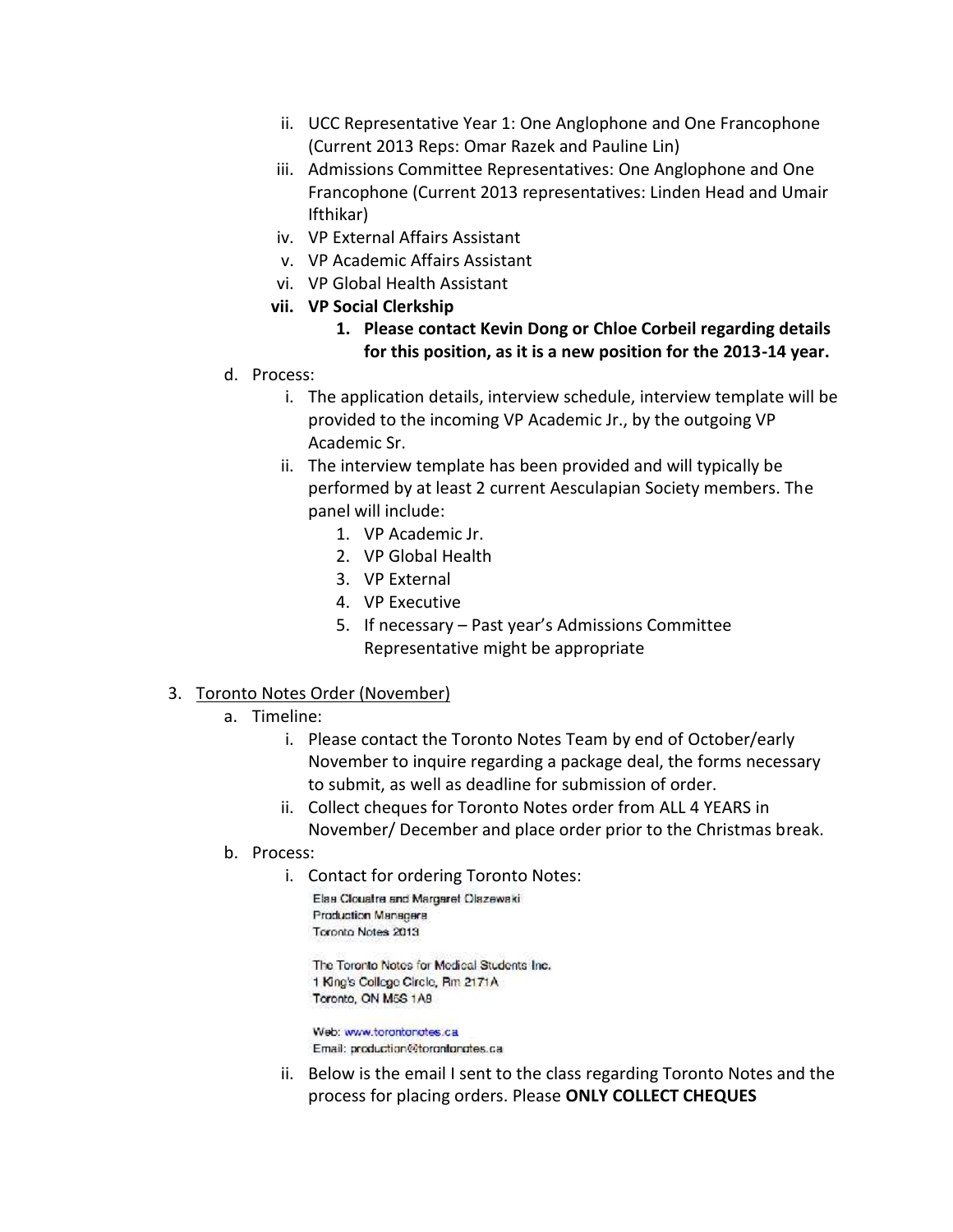Now that you are all well rested, I wanted to present to you with the opportunity to purchase the Toronto Notes package at a discounted price. The offer is open to all medical students here at the University of Ottawa.

To summarize the deal we are getting:

Toronto Notes FULL Package which includes text book, clinical handbook, quick reference Stats notebook, and access to the website: COST = \$143 Toronto Notes Clinical Handbook ONLY: COST = 520

We will be collecting ONLY CHEQUES. So if you don't have a Cheque please pay incombination with a friend. The signed cheques can be made out to the "The Aesculapian Society" clearly indicating that it is for Toronto Notes Payment.

We will be collecting the cheques at the Aesculapian Society office (across from student lounge) ONLY on: Tuesday, January 8 from 12:30-1:30 PM Wednesday, January 9 from 12:30 - 1:30 PM Thursday, January 10 from 12:30 - 1:30 PM Friday, January 11 from 12:30 - 1:30 PM

I have attached 2 documents: 1. First pdf outlines the new changes to the Toronto Notes in 2013 2. The second is an order form that indicates the price of the package

You don't need to bring an order form with you, as I will collect this information when you present the cheque.

iii. When all the money has been collected, collaborate with the VP finance to collect all money and receive one cheque from the Aesculapian Society office to submit to Toronto Notes. The orders can be delivered to the Faculty of Medicine office. I highly recommend going to the 2046 MEDED office to make sure it is okay to submit the package there for you to collect.

I have always provided the MedEd address (addressed to my name though): Univ of Ottawa **Undergrad Med Office** 451 Smyth Rd **Suite 2046** Ottawa, CN K1H9M5

#### 4. Career Night (January-April)

- a. The final and the largest component of the portfolio of VP Academic is the Faculty of Career Medicine Night.
- b. Partners involved:
	- i. The event is a collaboration between VP Academic Jr., Medical Student Advisory Council, Student Affairs Office
- c. Timing:
	- i. Please contact the Faculty of Medicine Student Affairs Office and MSAC early in September/October to arrange a meeting to discuss the career night that will be organized typically in second semester
	- ii. The best time to organize career night is Mid-March to Mid-April.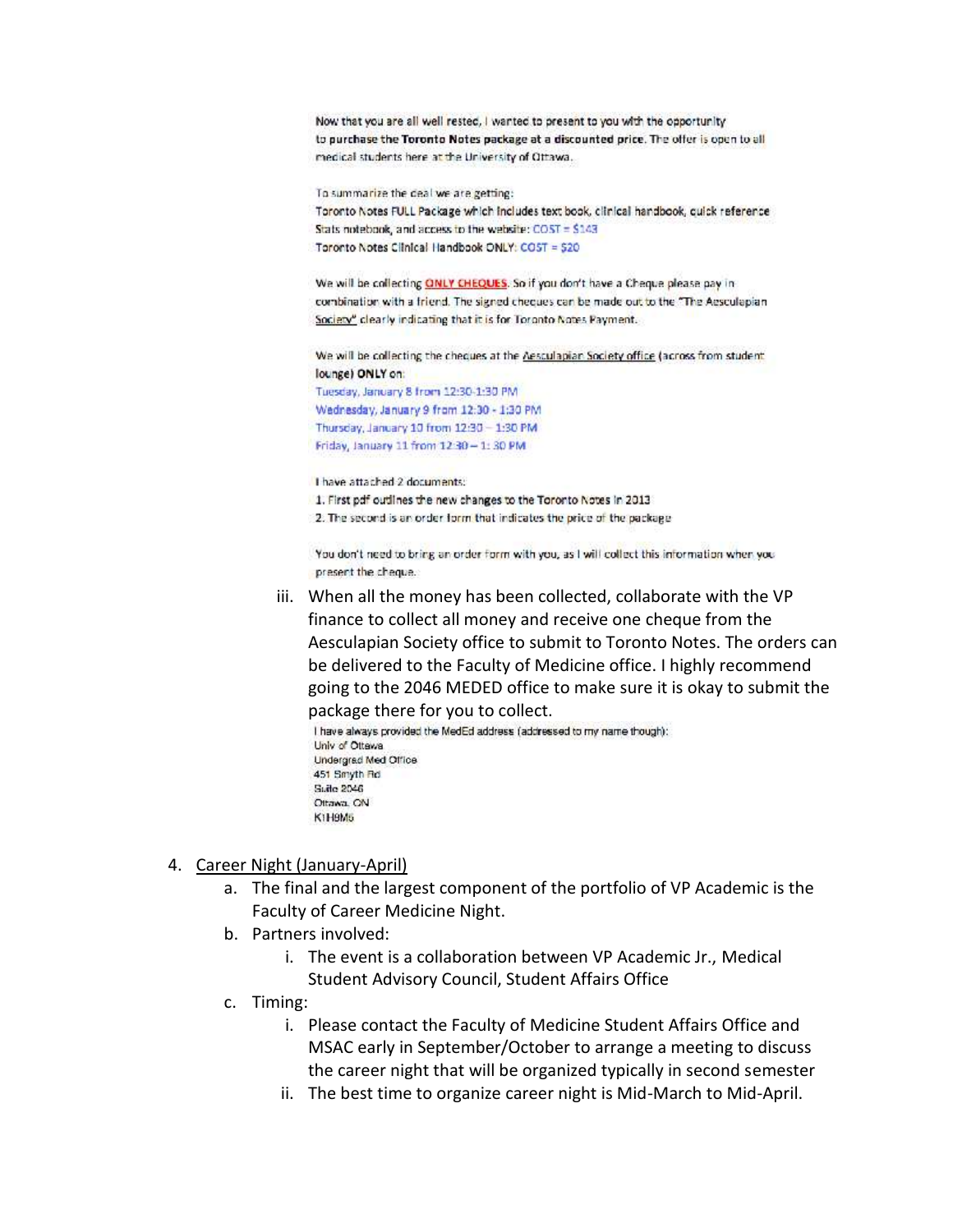- d. Finances:
	- i. TO DO: The VP Academic Jr. should try to increase the budget provided by the AS from \$500 to \$750-1000 given the success of the event in 2012-13.
		- 1. In 2012-13 the career night brought in 268 medical students and over 37 department heads/professors with a catered event that cost \$1400.
	- ii. The finances are typically matched by the SAO for a maximum value of \$500.
		- 1. In 2012-13 the SAO provided \$940 towards the event, which is gracious of them and it, is important to ensure that this does not happen in the future as it is largely an AS led event.
- e. Organization:
	- i. Organization of the event involves:
		- 1. Contacting the professors and various department heads please email *Matt Purser* to receive all the contact information of various individuals he had contacted for the event.
		- 2. Creating a schedule template
			- a. Please email *Matt Purser* to receive the template

# **Calendar of Operations for VP Administration:**

- **1. Locker Distribution**
	- a. At the end of July, email Linda Chenard (lchenard@uottawa.ca) to introduce yourself as the new VP administration and to discuss vacating lockers and locker distribution for the upcoming year. She will provide you with an excel spreadsheet that has a list of all lockers assigned to the Faculty of Medicine.
	- b. At the beginning of August, send an email to the class presidents regarding vacating lockers. Typically lockers should be emptied with locks removed by August 30<sup>th</sup>. All remaining lockers with locks on them will be cut after the 30<sup>th</sup>, and items found in the locker will be RGN 2038.
	- c. Email Med-Ed office in August re: gaining listserv access for the incoming first year class and second year class to be used for emails regarding locker distribution and, occasionally, Aesculapian Society reports and information.
	- d. Pick a date for locker distribution try to ensure that the first year students do not have mandatory classes (Anglophone and francophone) at that time; same idea for second year students. Lockers are primarily for  $1<sup>st</sup>$  and  $2<sup>nd</sup>$  year students, so they get the lockers on a first come, first serve basis. If there are remaining lockers after the distribution, you can send an email to  $3^{rd}$  and  $4^{th}$  year class presidents to see if anyone in their classes are interested in purchasing a locker.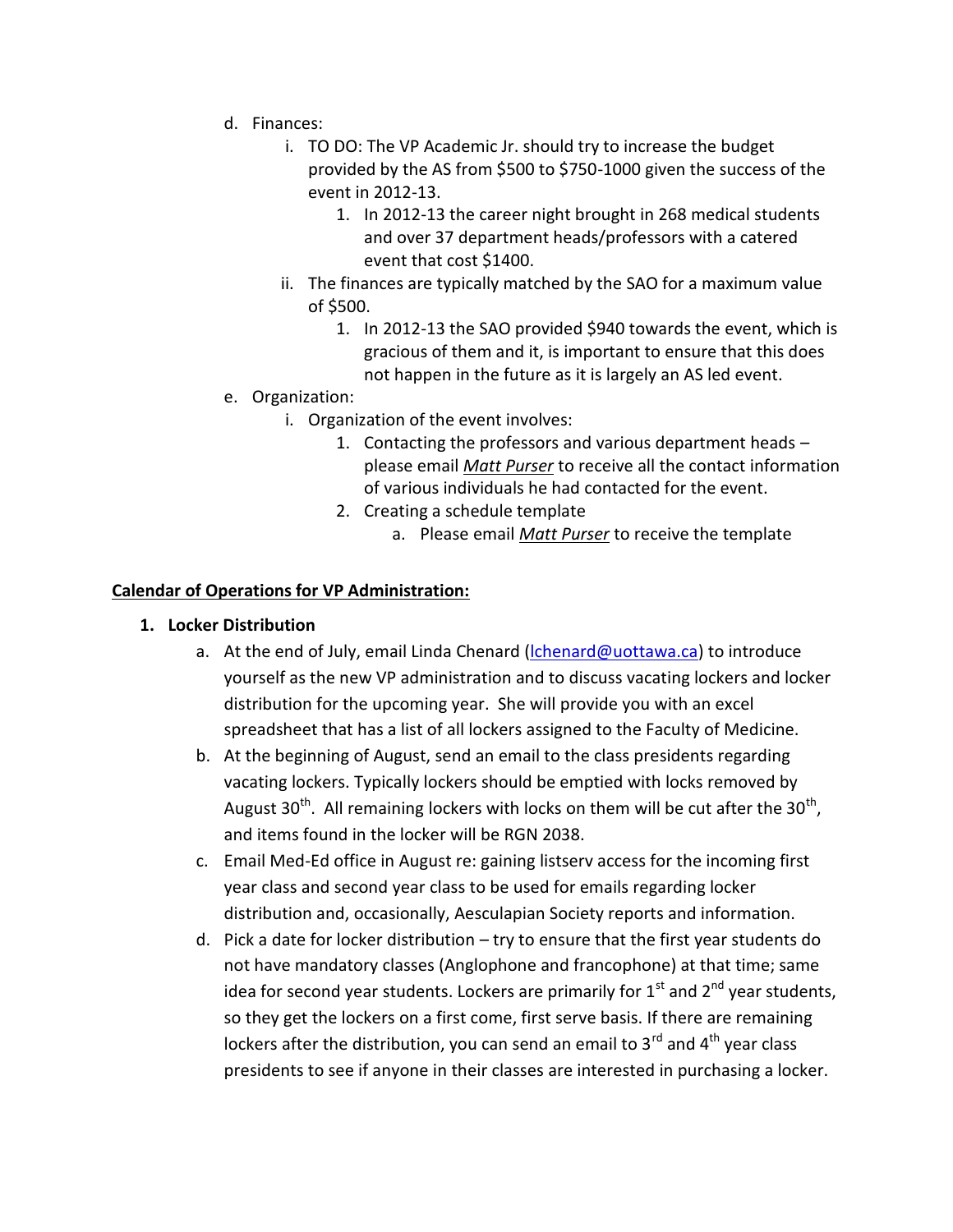Send out an email at least a week in advance (if possible), and then the day before. Post reminders on the class facebook groups as well.

e. For the 2012-2013 year, full lockers were \$15 and half lockers were \$10. Cheques were preferred but many students ended up paying with Cash.

# **2. O-week**

a. Create a powerpoint presentation about the society for the VP social, if requested.

# **3. Aesculapian Society Office**

- a. VP Administration is responsible for distributing keys to the Aesculapian Society office to the voting members (VPs, President, and class presidents).
	- i. Students must give \$20 for their key, which will be returned at the end of their term.
- b. The Aesculapian Office cleanliness is under the jurisdiction of the VP Administration, therefore, it is your responsibility to ensure the office is being used appropriately by members and committees.
- c. All members of the council should email you if they require use of the Aesculapian Society office and/or to book the room for use.

# **4. Aesculapian Society Emails**

a. Create an email group for Aesculapian Society members – it will save you time when sending out all the emails to the council. Making groups for "Voting" and "Non-voting" members helps as some emails are only pertinent to the voting members.

# **5. Aesculapian Society Meetings**

- a. The Aesculapian Society should meet every 4-6 weeks. VP Administration is in charge of securing a date for the meeting, booking the meeting room, informing the council about the meeting date, time, and place, creating the agenda for the meeting, and taking the meeting minutes.
	- i. **First meeting**: Email the Aesculapian Society President in August regarding your first meeting in September. Keep in mind that the President may be away on a rural rotation, so it is best to email them in advance to ensure you find a mutually convenient time. Once you have determined a date, you must book a room to hold the meeting. The Aesculapian Society typically meets in room 2029. You can reserve that room by using the following website:

http://www.med.uottawa.ca/app/reservations/reservations.aspx?lang=E n.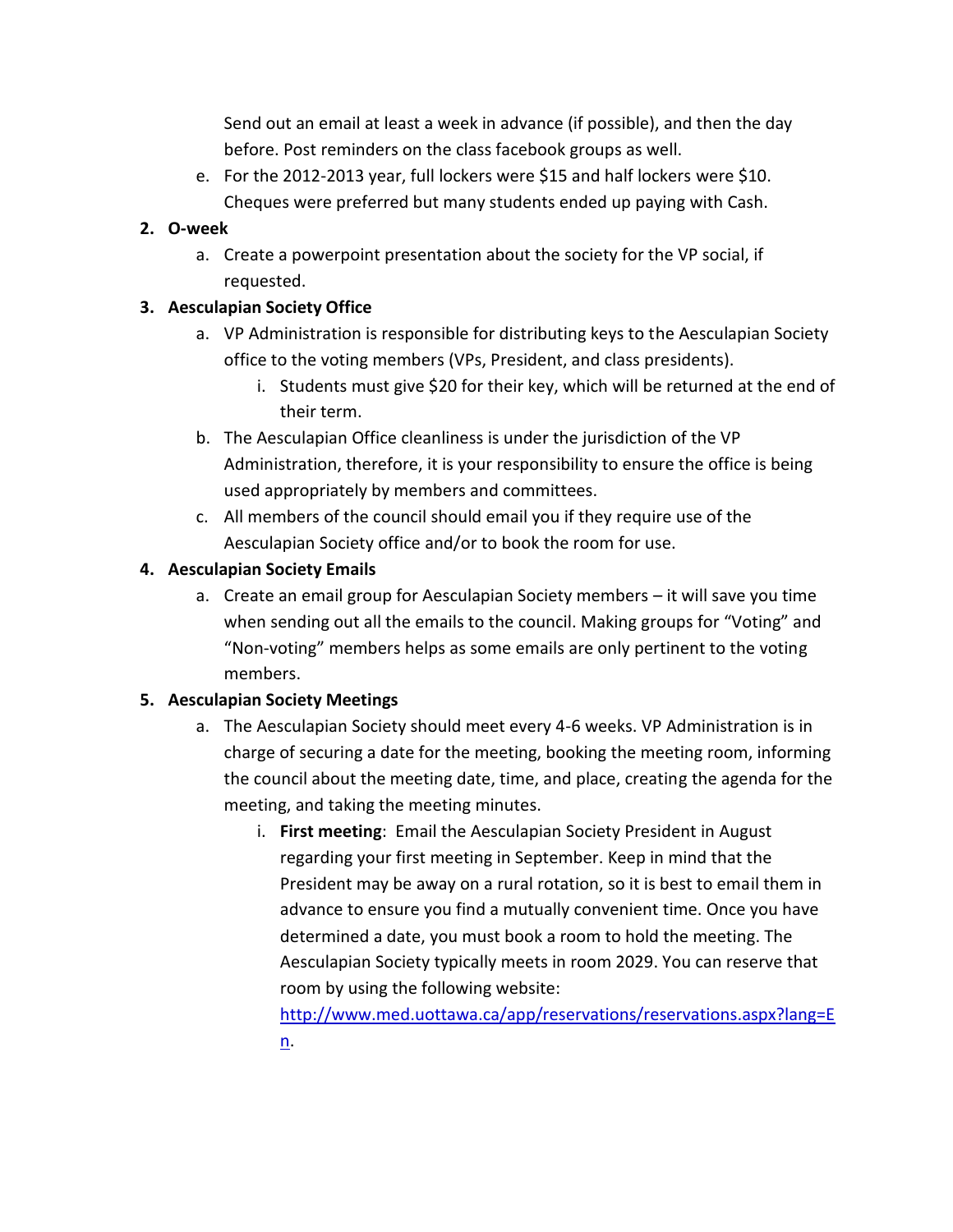- 1. Once you have secured the room and date, email the entire council (voting and non-voting) with the information regarding the meeting.
- 2. **Agenda items**: email the council about 7-10 days before the meeting to "call for agenda items". Set a deadline for items (usually 48-72 hours before the meeting). Once you have all items, send the agenda to all council members.
- ii. **Future meetings**: Discuss possible dates with the President, keeping in mind the timing of events such as: exams, PSD, OMSW, electives, career night, etc. Book the room and send out an email to council with the date, time, and room in advance. Send agenda item email at least 7-10 days before the meeting. Send out agenda 1-2 days before the meeting.
- b. **During the Aesculapian Society meetings**, VP Administration is in charge of taking meeting minutes.
	- i. Meeting minutes should include:
		- 1. Date, time, location
		- 2. Persons in attendance, persons absent
		- 3. Agenda items and relevant discussion surrounding each
		- 4. Motions for the meeting
- c. **Once the meeting is over**, you must send out the minutes to the entire council, and post them on the Aesculapian Society website in the "meeting minutes" section. The VP IT Jr. will email you your username and password for accessing the website.
- d. **Food** during Aesculapian Society meetings there is a budget for food during ASoc meetings. Email council members before the first meeting to ask for diet restrictions or allergies. We frequently order Pizza because it is easy and affordable.

# **6. Communications Standing Committee**

**a.** VP Administration is part of this standing committee. Meetings occur every 1-2 months.

# **7. Aesculapian Society Elections**

- a. VP Administration acts as the Election Convener for the Aesculapian Society elections for the upcoming academic year. If the VP Administration wants to run for another position on the council for the following year, the VP IT Jr. shall act as Election Convener
- b. An election committee must be formed at an Aesculapian Society meeting and the dates of the election nominations, campaigning, speeches, and voting should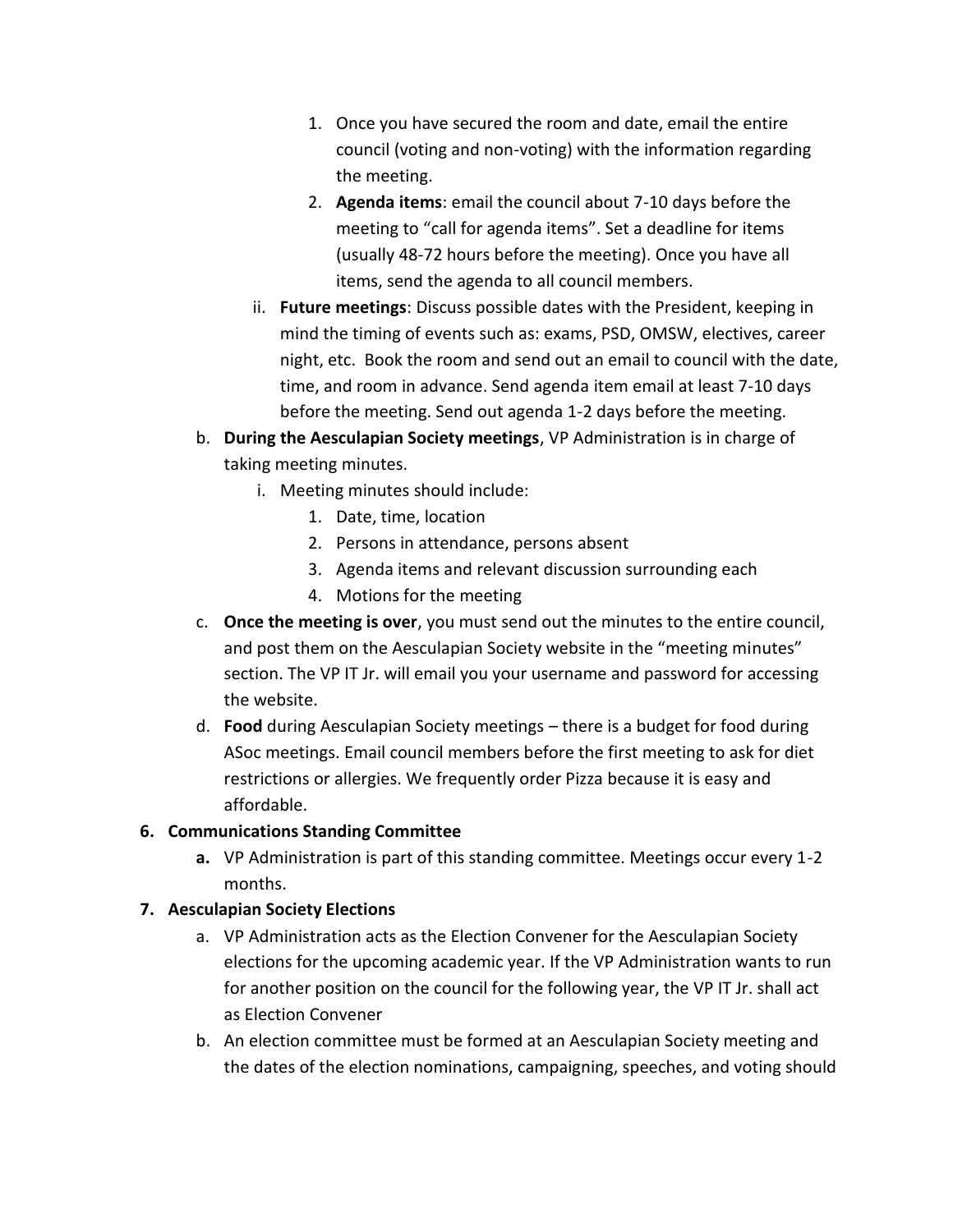be decided on promptly. Again, try to avoid conflicts such as exams and vacations ( $1^{st}$ ,  $2^{nd}$  and  $3^{rd}$  years tend to have different weeks off in March).

- c. **Contact MedTech in ADVANCE** (2-3 weeks before the week of the elections) to set up the voting process.
- d. **Email Maria in the MedEd office at medaca@uottawa.ca** regarding election nominations dates and times. Students are instructed to return their signed nomination forms to the MedEd office and to be stamped with the date and time. The election convener should pick up all nomination forms after the due date and then send out all pertinent information regarding campaigning and election procedures to the nominees.
	- i. Information for candidates includes:
		- 1. Campaigning dates and campaign restrictions
		- 2. Date of speech forum
		- 3. Voting procedure
	- *ii. All documents will be given to the incoming VP administration by the outgoing VP Administration.*
- e. **Speech Forum**: Email Maria in MedEd office at medaca@uottawa.ca regarding booking a room for Aesculapian Society Elections Speech Forum. Try to book a larger room (Amph E or D) for at least 1.5-2 hours. Depending on the number of candidates, speeches can be very quick or run long.
- f. **Elections**: Email all class presidents in advance with Election Day times and procedures. You will be emailed with the results of the election; send the results to the candidates FIRST, and then to class presidents to distribute to their respective classes.

Calendar of Operations for the VP Finance Senior:

Calendar of Operations for the VP Finance Junior:

Calendar of Operations for the VP Social Affairs:

# **Calendar of Operations for the VP External Affairs (Senior, Junior and Assistant):**

1. AMO/Asoc/OMSA/CFMS Updates (Jr.)

- This is one of the most crucial part of our job!

- You will receive biweekly emails from the VP Communications at CFMS, please wait about 1 day so that the VP Communications from OMSA updates the Communique. At this time, you can also add to it by including AMO and Aesculapian Society information relevant to your portfolio.

- Send these out using your Aesculapian Email.

- You must email the following listserves for the 2013-2014 year (in addition to the Class of 2017 listserve for the 2013-2014 school year):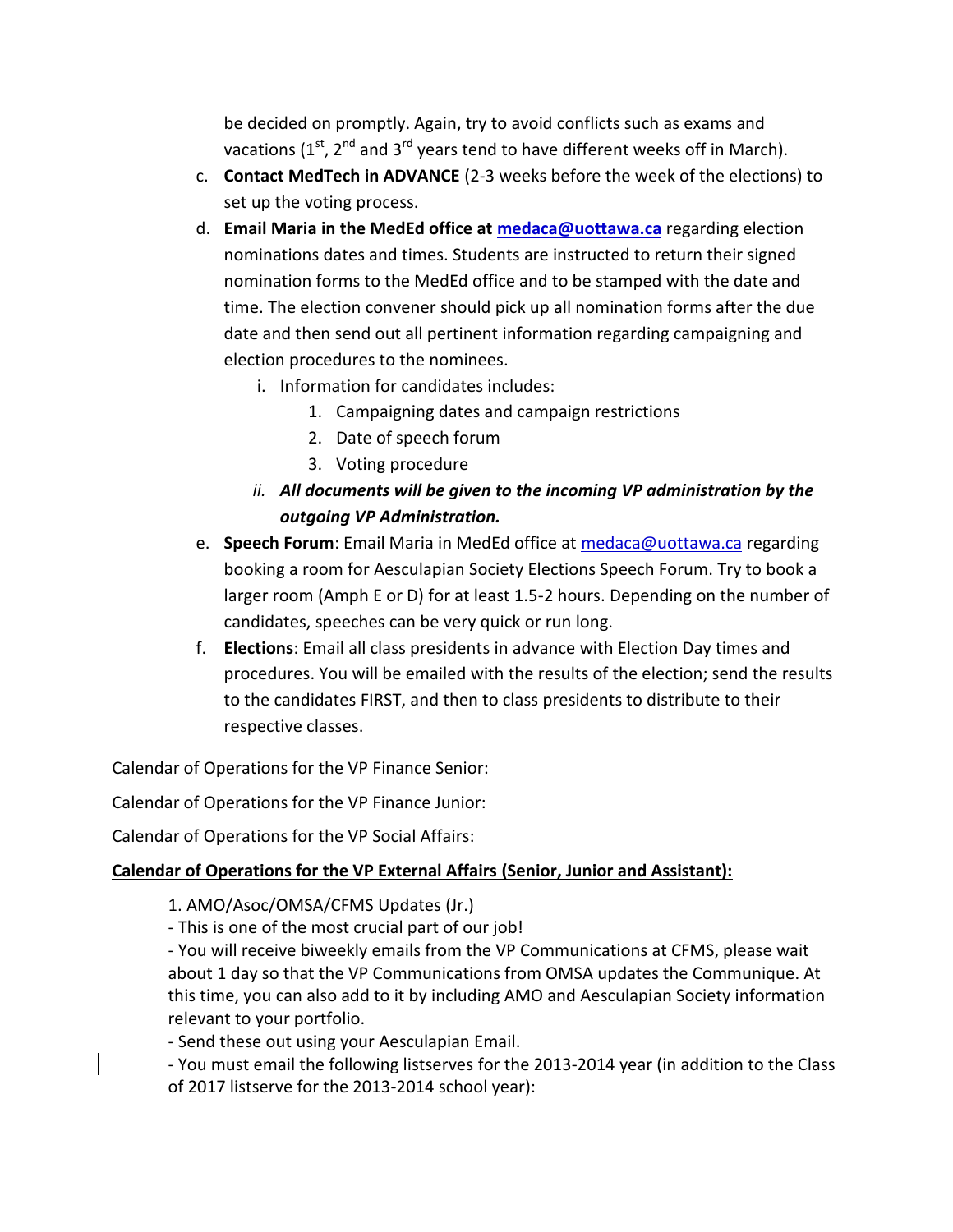MED2015-L@LISTSERV.UOTTAWA.CA; MED2014-L@LISTSERV.UOTTAWA.CA; MD2016- L@LISTSERV.UOTTAWA.CA

\*please note how the 2016 class has a different format

2. Attend Aesculapian Society, CFMS, OMSA, PAIRO and AMO meetings (Jr. and Sr.) - attend aesculapian society meetings and provide a written report of updates 48 hours prior to the meeting

- there are 2 CFMS meetings --> one in the fall and one in the spring

- There 6-7 OMSA meetings each year which may/may not overlap with OMSW, Wellness Retreat and Lobby Day weekend (you are expected to attend these events) - There are about 4 AMO meetings each year (Jr.; then the order is Sr, President, VP

Exec)

- There are about 4 PAIRO meetings each year --> the Jr. attends if the Sr. is not able to

3. CMA House BBQ (Jr.)

- It is the responsibility of the VP social to organize this event during frosh week

- There are buses that go to the CMA house

- You can say a few words introducing yourself to the first year class and some upcoming events

- Make sure the AMO is invited!! Their offices are in the CMA house and we had a bit of confusion this year!

4. Equipment sale - Late September (Jr.)

- You need to contact Pat Quinn from Cardinal Health to take care of this:

Pat.Quinn@cardinalhealth.ca

- I needed to discuss the industry relations policy with Dr. Forgie, but you should be good from now on. I booked an appointment with her and you can do so by contacting Marie-Hélène at ugmedean@uottawa.ca if you ever need

- I think infomed@uOttawa.ca needs to approve our booking. To check availabilities, consult this website (http://www.med.uottawa.ca/app/reservations/Reservations.aspx?ID=133270)

- If you require any tables or chairs in the atrium, contact: medfaci@uottawa.ca

- National Sales Officer may contact you to advertise some new equipment: the answer will usually be no. His email is: michael.principe@welchallyn.com

He was present at the equipment sale this year

- Find out what equipment is needed and optional by the PSD program (contact Dr. Barbara Power) and let students know --> Cardinal Health should also be restricted to selling this equipment

- Students should be given the order form ahead of time (Pat Quinn will email you with details)

4. Assistant Position Selection (Jr.)

These are the positions that need to be filled by first year students: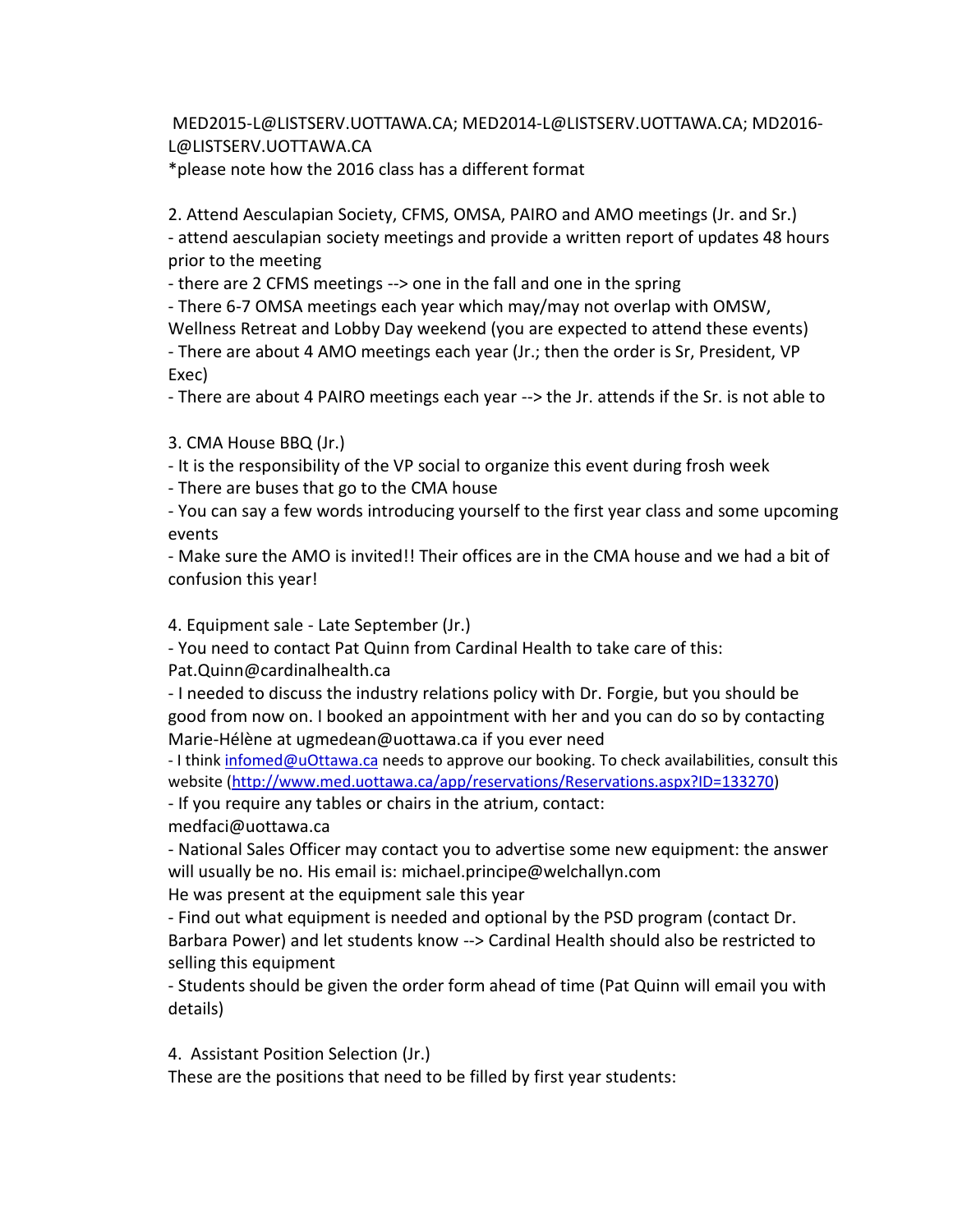1) VP Academic Assistant

2) VP External Assistant

3) VP Global Health Assistant

4) Admissions Committee Rep

5) Undergraduate Curriculum committee rep

6) Library Rep

7) Health and safety Rep

8) Gender and equality Rep

You will be super busy in September, so it is beneficial to get these done as soon as possible. Try to have the applications due the second week of September and get interviews going during the third week. Two execs need to present at each interview. It is yourself, the VP Academic Jr., Global Health Jr, VP Exec that take care of this.

5. First and Third Year Presentations

First Year Presentation: (Jr.)

- There are two powerpoint presentations : one from CFMS and one from OMSA to do. There is a global health portion in the CFMS presentation so you can invite the VP Global Health to help you with it.

- Coordinate room bookings through Maria at the UGME office : her email is medaca@uottawa.ca

- You get funding from both the CFMS and OMSA to provide lunch (pizza is the cheapest generally, but we did subway once as well)

- Rosemary from the CFMS is the one to contact regarding how much CFMS will provide (usually an amount per student) and the Treasurer and Information Office from OMSA will let you know how much OMSA will provide

- We will get clipboards from the CFMS and penlights from OMSA to handout at the end of the presentation (or afterwards if students could not attend). This is only for first year students. OMSA may get you to purchase batteries for the penlights (you will be reimbursed)

- Try to get our assistant to organize food and distribution of equipment

Third Year Presentation (done by Sr):

- Similar to the presentation given to first years

- Plan to present this during Link Block in  $3^{rd}$  year, and coordinate room bookings as you would for the first year presentation (medaca@uottawa.ca)

- If unable to complete the presentation, be sure to send it out in a .pdf format to the class via the class presidents

5. CMA presentation series (throughout the year - Jr.)

- James, CMA Early Career Specialist (James.Pitruniak@cma.ca), conducted a few presentations throughout the year --> We had a Demo Day, Debt Management and Transition into Residency presentation

- These are allowed on campus as long as they do not promote MD Financial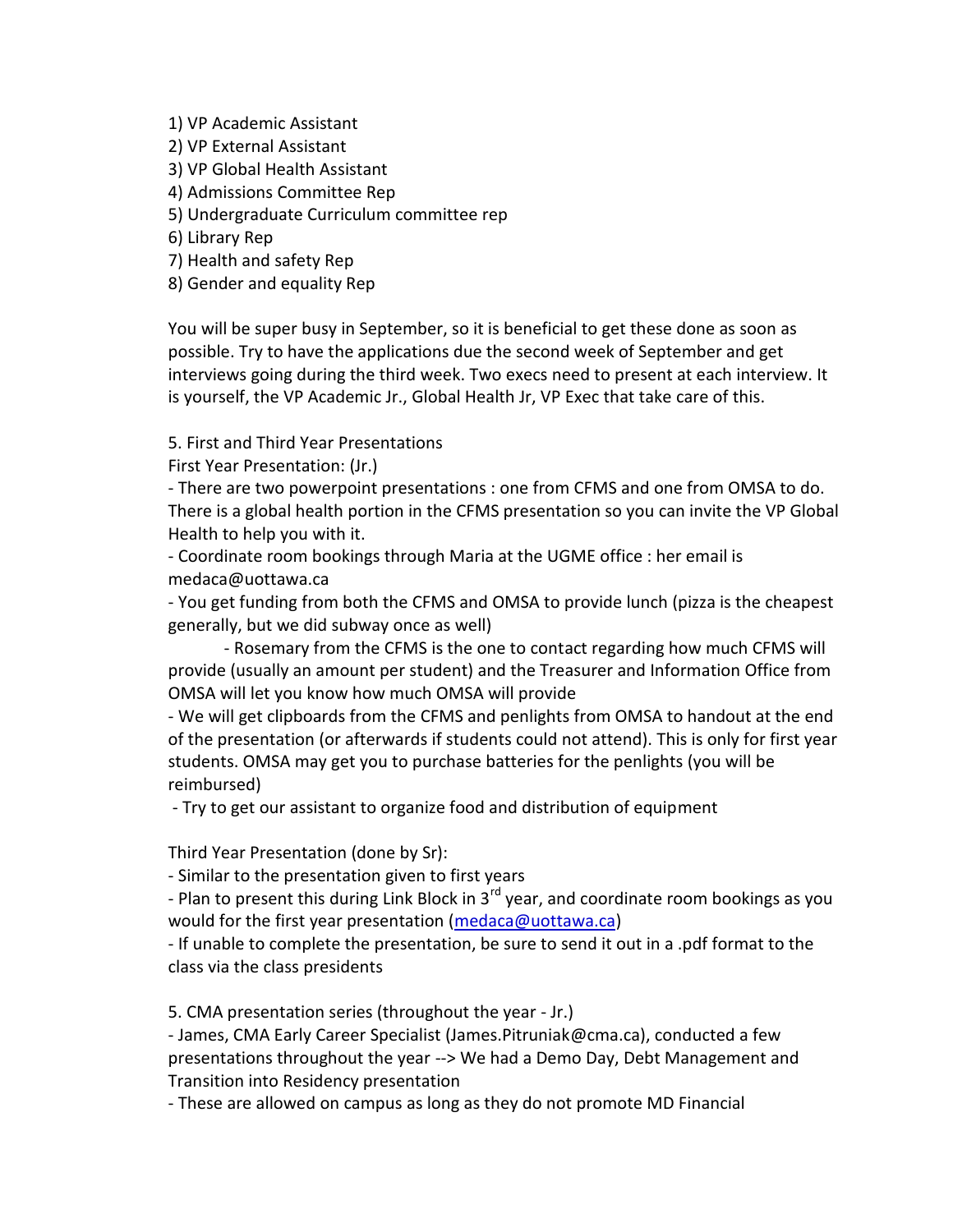6. OMSW - mid October

- Organize hotel room lists and bus rental for transportation to the event (Jr.)

- Delegate tasks to the Assistant as appropriate

- We are responsible to host OMSW every 6 years (Jr. and Sr.)

7. OPAC - November (Jr.)

- We are required to pick 2 OPAC reps --> The VP Advocacy from OMSA will give you more instructions

- Try to build relationship with them by meeting regularly

8. Working groups (Jr. and Sr.)

Aesculapian Working Groups Committees - I was a member of the standing committee this year

OMSA - There are many that you can choose from

9. Send a 100 word update for Town Hall and school update for CFMS Annual Review- February (Jr.)

10. OMSA Leadership Summit and Lobby Day (event is held large March/early April - Jr. and Sr.)

- We get to pick 5 delegates from our school --> we encourage the incoming VP External Jr. to apply

- OMSA will provide directions on the selection process. In previous years, we have used our own criteria to select them

- We are responsible to attend this event

11. Get VP External Assistant to distribute the CFMS Annual Reviews - Late april/early May

- Contact class presidents to take care of this

- May need to make accommodations for clerkship students

12. CCME (Jr. and Sr.)

- If CCME is in the city of Ottawa, we are to aid in organizing social events

#### **Calendar of Operations for the VP information technology:**

#### **Background**

This is the second year of the VP Information Technology portfolio. It was previously named VP Communications and as the constitution currently stands has the following responsibilities:

1. Oversee publication of the official newsletter of Aesculapian Society- The Student Pulse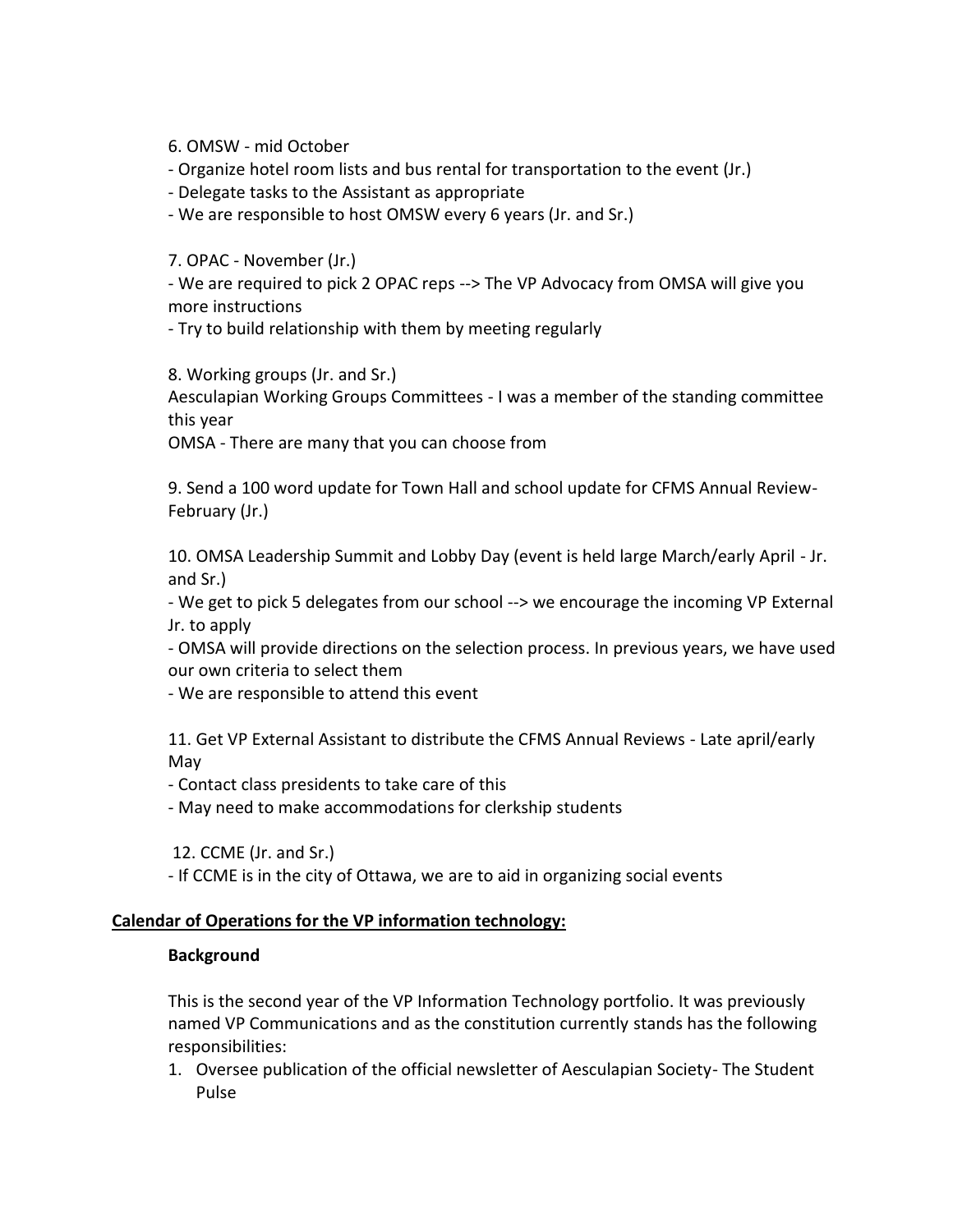- 2. Overseeing a first year information package for the faculty of medicine
- 3. Had a static website which required updating from the portfolio on all Aesculapian and student led initiatives
- 4. Set up Aesculapian Society Emails.
- 5. Sit on the Health Sciences Campus Organization

In 2011-2012, the portfolio was changed to VP Information Technology; due to

- 1. Lack of ability to maintain updates with a static website
- 2. Lack of interest and submissions to The Student Pulse
- 3. An overwhelming number of emails from dailies, interest groups and other student led initiatives.
- 4. Health Sciences Campus Organization- no long existed as of 2011-2012

A decision to create an online community- "The Aesculapian Way" which would allow students to interact with each other in a more dynamic space and to also consolidate information disseminated by the society and student initiatives. Efforts to provide guidelines for content and the expansion of the website to include content modules which satisfy the needs of the newsletter, information package and any other projects or interests relevant to the society have been the primary goal of this portfolio. Our long term goal for this portfolio over the next few years is to increase the visibility and transparency of the Aesculapian Society to our students, faculty and prospective students. For the continual success of this portfolio it is imperative that this portfolio remain as technologically simple as possible. The major responsibility of the portfolio is to improve and think of new ways to increase transparency and visibility that is sustainable.

As this is a relatively new portfolio which will eventually require its responsibilities changed in the constitution, below is a summary of the tasks that have been completed in the last few years. These tasks if deemed essential to the portfolio should be reclassified under the calendars of operations in future revisions of the terms of reference.

# **Academic year of 2012-2013**

Major goals:

- 1. Evaluation of The Aesculapian Way
- 2. Providing technology support to interest groups and other Aesculapian portfolios
- 3. Modernizing the Council's email infrastructure
- 4. Setting up communication guidelines within the society

# VP IT Sr. completed tasks:

- Assisted in evaluating and further development of the online community
	- Use of student feedback survey conducted last year by VP Exec
	- Dailies were initially placed on the website. Discontinuation of dailies on website and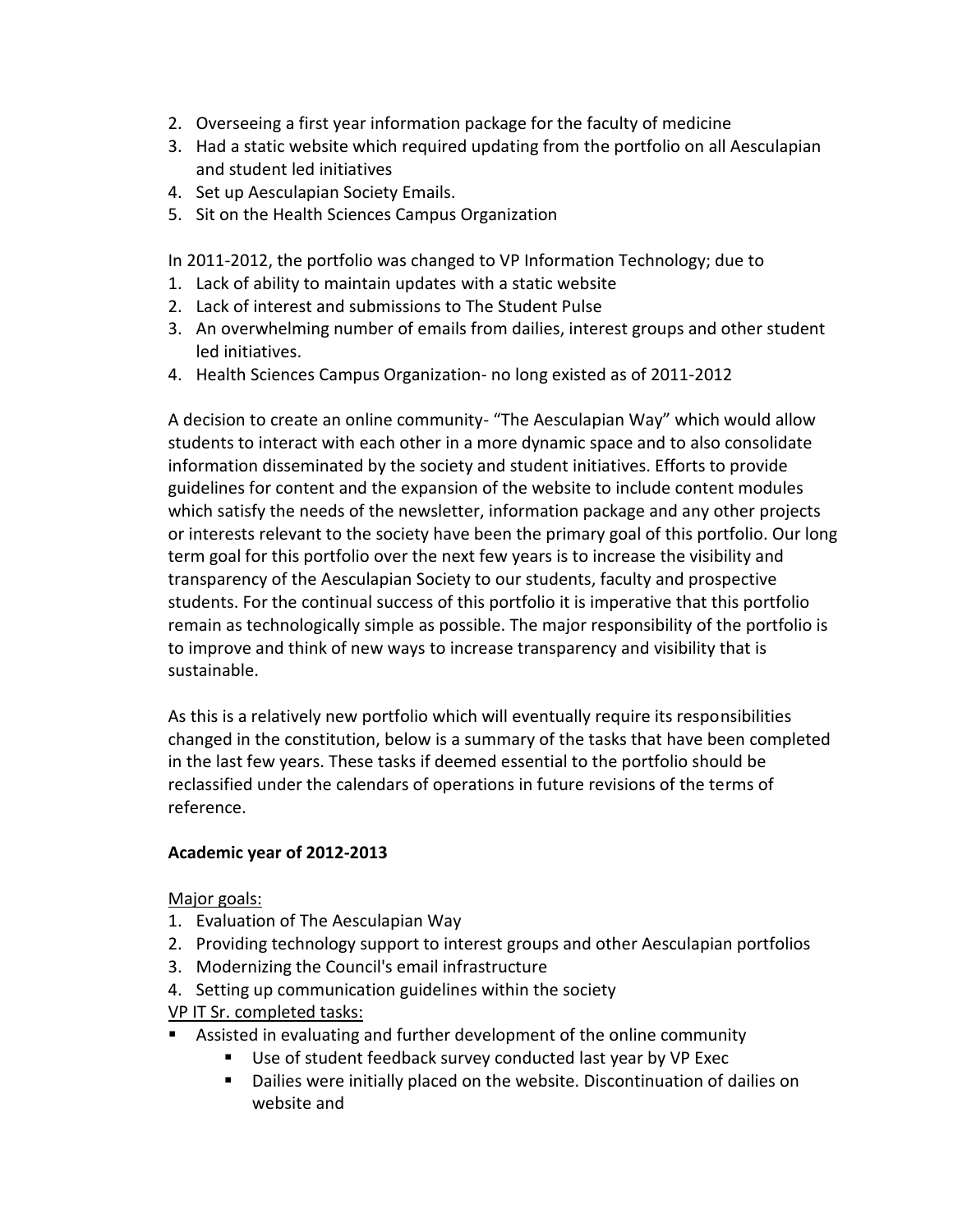- Began discussions with student affairs, admissions and UGME regarding expansion of community website content to include materials including: student life, media on student led events, living in Ottawa etc.
- **Led standing committee on society communications guidelines:** 
	- Listserve privileges
	- Website
	- Maintaining transparency of our Society so that students are truly aware of how the Society represents them
	- **If committee exists next year, should continue to lead**
- **Began discussions with UGME, Admissions and Student Affairs on expansion of the** Aesculapian Way
	- All are on board, recommended a formal presentation of idea to Vice Dean for further funding and guidance

#### VP IT Jr. completed tasks:

- **Provided website access to interest groups and Council members.**
- **Maintenance and minor development of Aesculapian Way.**
- **Updated email system to Exchange servers.**
- Assessment of web development tools for upcoming re-make of the Aesculapian Way.
- Liaised with Student Affairs to improve information delivery from the Faculty to students.

# **Calendar of Operations for 2013-2014:**

# VP IT Sr.

- Go through all major content modules posted on the Aesculapian Way with the VP IT Jr. and determine any changes that may be relevant to students that year. Evaluation of the modules should be completed and findings reported to the society by the  $2^{nd}$  meeting of the year. Changes may subsequently be completed by the  $3^{rd}$ meeting
	- May use the annual student survey conducted by VP Exec from the previous year.
	- May conduct a student survey independently to determine needs of each class
	- Example: The posting of dailies by class presidents vs. e-mailing has changed from class to class.
- In consultation with VP IT Jr. determine a project of interest that furthers the portfolio's long term goals of increasing visibility of the Aesculapian Society to our students, faculty and prospective students. Below are some ideas:
	- Expansion of The Aesculapian Way in association with Admissions, UGME and Student Affairs to include modules that promote uOttawa Medicine to prospective students, provide valuable information to current students and to provide quick references to services provided by student affairs. Modules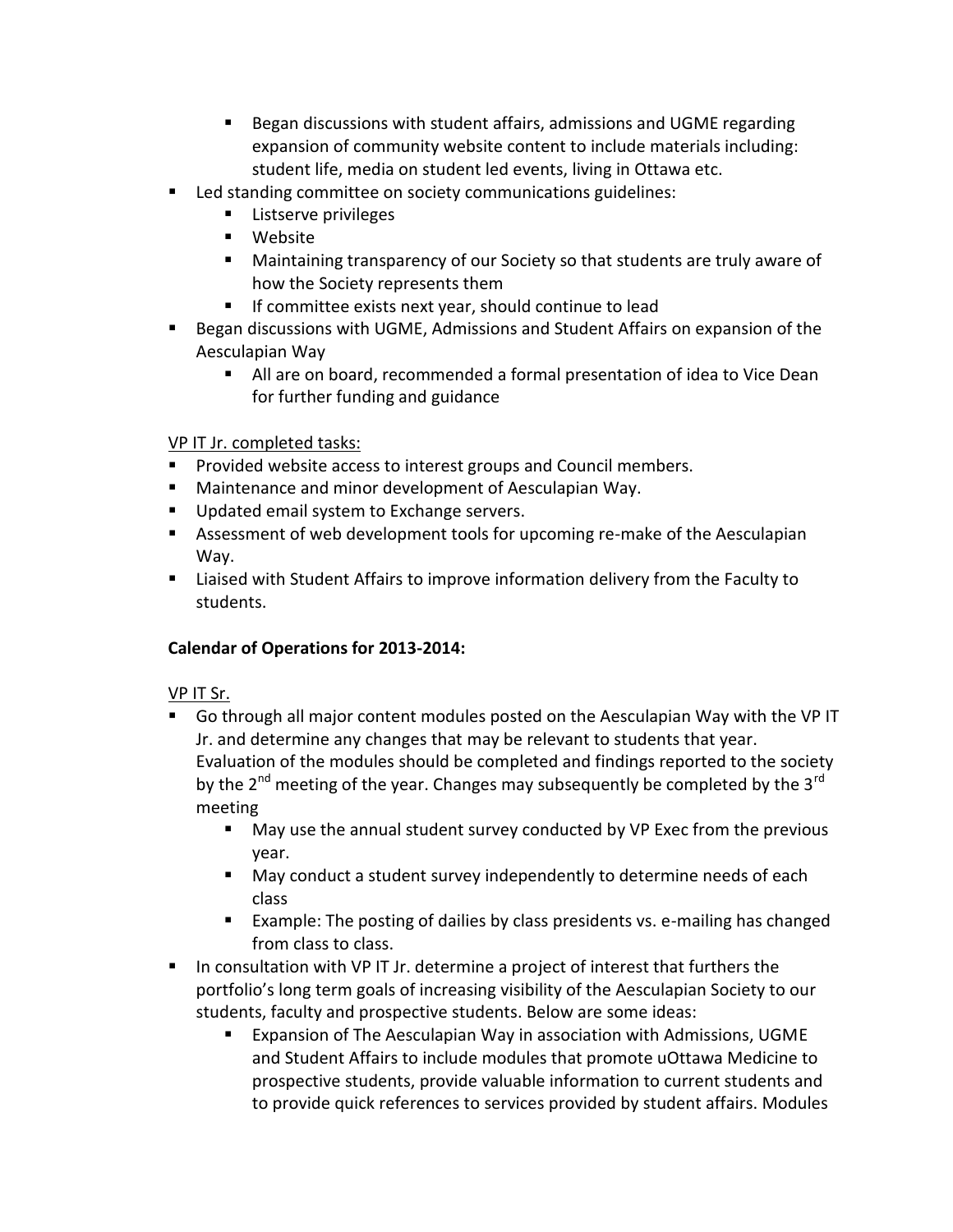proposed included videos and photos of student led initiatives such as MedShow, living in Ottawa, career advice etc.

- **Prospective Students- A video by uOttawa regarding RGN facilities is** online, talk with UGME regarding using it as a promo/splash page for the website. Begin compiling videos and photos to create a module on student events.
- Student Affairs in 2012-2013 relaunched its website with various modules. Talk with student affairs regarding modules created about living in Ottawa and activities. They have this information stored from a summer project by Diana Jaskolka
- **EXTENDITY CULTER 1** Current students- Consider a membership login that all students may sign up with. This might help eliminate the spam comments we receive otherwise. Facebook and interest group emails appear to be the preferred method of communication over the website. Forums, interest group advertisements and manipulation of sites remains minimal. Calendar function on the website remains the most used function. The UGME in 2012-2013 began to let the portfolio know of major events it wants students to know to be placed on the calendar. Use of social media to advertise and keep students informed- facebook page, twitter has not been fully explored.
- Communication and participation in associated committees
	- Should sit on the university's Communications Committee and/or other relevant committees. Admissions may be a good one to sit on if promotion to prospective students is a major goal that year.
	- Have increased communications with VP External and external medical bodies.
- **Consolidation of visual identity** 
	- Talk with faculty/medtech in regards to revamping and having a new standardized society logo and letterhead. These logos and designs should be as official and recognized by the faculty of medicine as possible. All official communications and student led initiatives supported by the Aesculapian Society should be encouraged to use the visual identity
	- Redesign the Aesculapian Way with the new visual identity in mind. See above for expansion of website vision. This site should be more official and may be used by the faculty to promote uOttawa. Consider a public vs. membership area as content may become an issue.
- Over the summer of 2013, re-make the Aesculapian way in consultation with VP IT Jr.
- Create a communication and technology information package for incoming Council members; to be issued in September 2013.

VP IT Jr.

- Setting up Aesculapian Society Email Accounts (to be done over the summer of the elected year)
- Assist in student led initiatives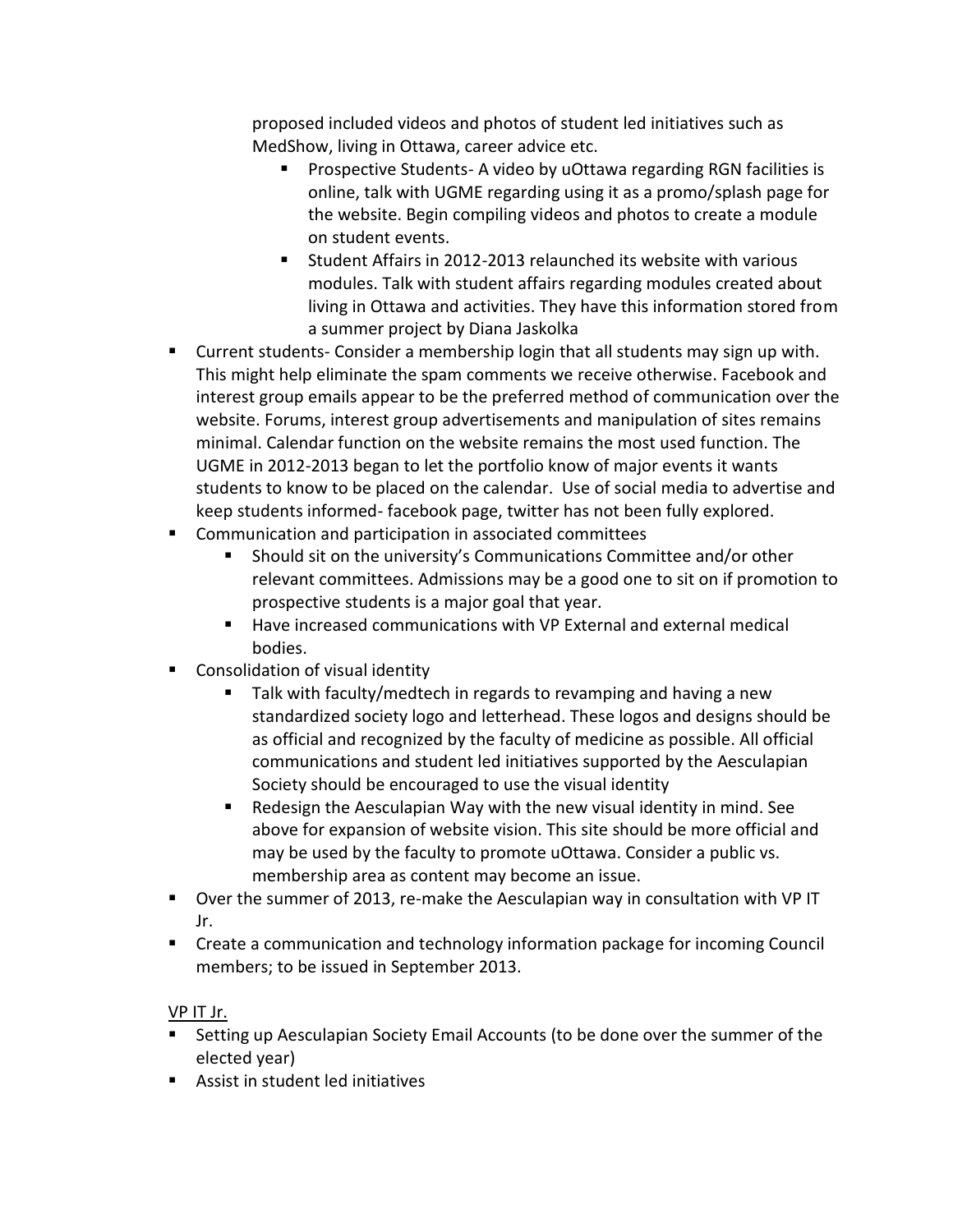- The portfolio should be available to assist in any communication or promotions of student led initiatives. The extent of this involvement is up to the comfort of junior in technology and the specific goals of the portfolio that year.
	- Minimal involvement includes assisting and troubleshooting interest groups use of the website to promote events via the calendar or interest group page.
	- **Many interest groups have exec positions for communication. These have** been deemed to be separate from the VP IT portfolio, as the responsibilities of the exec positions may require additional responsibilities such as management of interest group websites.
	- In the past have helped with logo design and posters for Shave for a Cure, Coffeehouse, Charity run etc.
- Assist VP Social in promotion of Orientation week (to be done over the summer of the elected year)
	- **The portfolio has been involved in the past with creation of logo, website,** mobile app and orientation package.
- **Hold regular office hours for working on the website with fellow members of the** Aesculapian Society; 1-2h weekly or biweekly depending on demand.
	- **E** Regular drop-in office hours will be biweekly (once every two weeks).
	- **Office hours on alternate weeks will be scheduled, but will only necessarily** take place if a fellow council member guarantees his/her arrival at least 48h in advance of scheduled time.

Calendar of Operations for the VP Philanthropy:

Calendar of Operations for the VP Global Health Senior:

Calendar of Operations for the VP Global Health Junior:

# **Calendar of Operations for the VP Community Health and Wellness:**

**1. April May:**

# **a. Buddy List**

i. Before school ends: send out email to  $1<sup>st</sup>$  year students about being on the buddy list for the incoming class, this list then needs to be send to Nicole Racine (nracine@uottawa.ca). She sends out the Buddy list in the welcome package for the new class.

# **b. Interest Group Re-Approval and Initial Approval:**

- i. Announce the process for obtaining re-approval for existing interest groups (most important updated budget and faculty sponsor) and initial approval for new interest groups.
- ii. Important please ensure all groups are aware of the new interest group policies.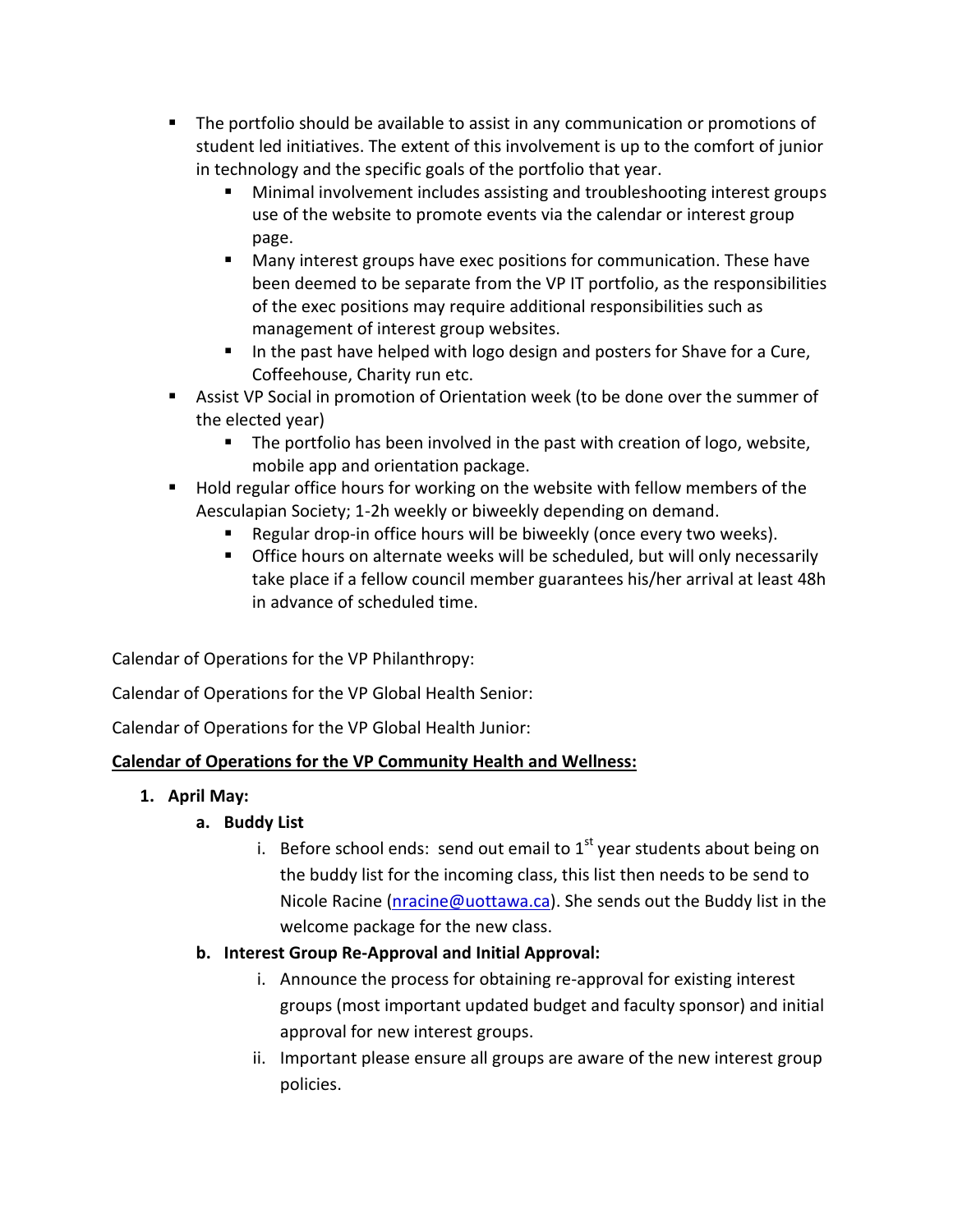#### **2. Summer: June-August: Preparations:**

- a. In previous years VP Community Health took on the role of organizing the community health tour. With the advent of CSL, this program may be better served to help orient students to CSL options and the like. During the summer work in collaboration with CSL and VP social to brain storm possible programs.
- b. Feast or Famine: Meet with Julie Clavelle re electives and interest groups and the approval process and any new policies and arrange meeting with Dr Forgie to review interest groups.
- c. Book atrium for feast or famine.
- **3. August/September: Orientation week**
	- **a. Community Health Tour or substitute program – please coordinate with VP social**
	- **b. Feast or Famine**
		- 1. Usually the first Tuesday evening of school/second week of O- Week – confirm date with the VP Community Health
		- 2. Book the Atrium and Amph A
		- 3. Talk to your VP Finance Jr. and find out what your budget is (last year was \$500)
		- 4. Make sure you have at least enough pizza and drinks for all first years
		- 5. Get contacts for new group leaders
		- 6. Make sure you send out an email asking if people want to make new groups
		- 7. Leaders must submit a "2 line" group summary, have the group summaries and presentation schedule included in the O-week package (again, ask VP Social when this is needed)
		- 8. Also send out the schedule and the group summaries in the Dailies (to  $1<sup>st</sup>$  and  $2<sup>nd</sup>$  years)
		- 9. Make a presentation explaining the Activity Credit on the MSPR
		- 10. Wellness group presentation and sign-up sheet
		- 11. Make sure all group leaders know that they have to track the hours for all members, and also all members are responsible for keeping track of their own hours and logging completed Activities for their MSPR on the Clinical Placement site at the end of the school year.
	- c. **September**:
		- 1. Finalize Interest Groups: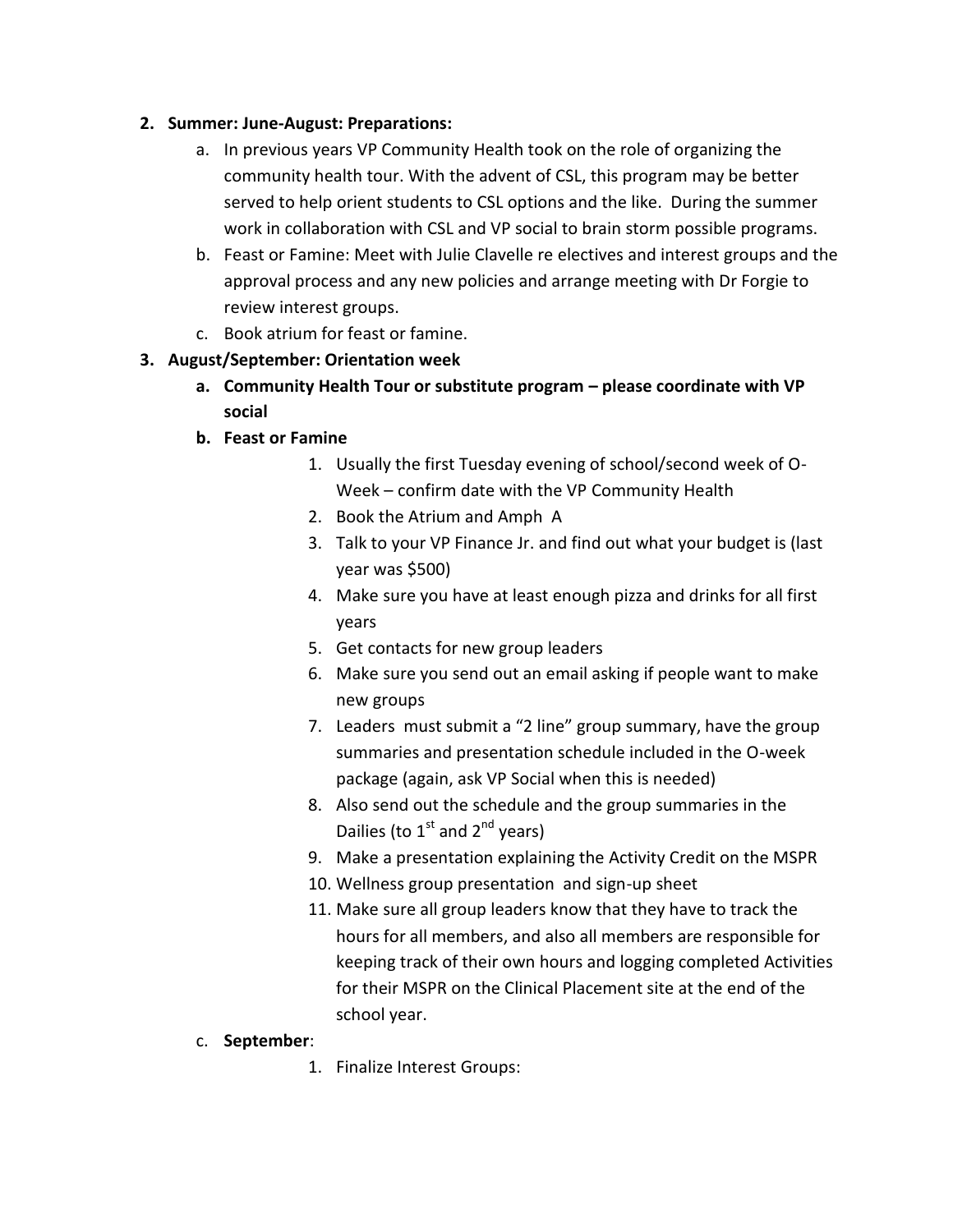- a. Update group leader contacts and set-up group leader email list
- b. Ask for new groups (email to all years)
- c. All groups (new and old) must submit a proposal (with budget), the budget rules file must also be sent out to the group leaders
- d. This year all groups must have a physician/faculty member as a mentor/advisor for approval (updated from last year)
- e. All groups need to make a short summary for the Aesculapian Society website – contact VP Communication Jr. about this.
- 2. Budgets: work with VP Finance
	- a. Meet with VP Finance Jr. to discuss proposed interest group budgets. Last year, we found that groups vastly overestimated their budgets and had groups reassess their proposed budgets and resubmit. Groups were told that they should keep to the budget allocated to the group in the previous year as the status quo. Groups that felt they require a significantly increased budget were asked to submit a request and meet with VP Finance and VP Com Health.
	- **b. Once groups are approved, please contact Julie Clavelle and update the approved group list!**
	- c. Report group status approval and finalized budgets to the group leaders.
	- d. Make sure group leaders know how to upload events on the Aesculapian Society Calendar and promote using it! You can put them in contact with VP Communications for that. Discuss VP Tech any ideas for improving transparency and communication with respect to interest groups etc.

#### d. **January**:

- 1. Get mid-year updates from all group leaders. Approved groups are responsible for holding enough events in that year so that group members can complete 10 hours.
- e. **May**:
- 1. Get new contacts for group leaders for the next year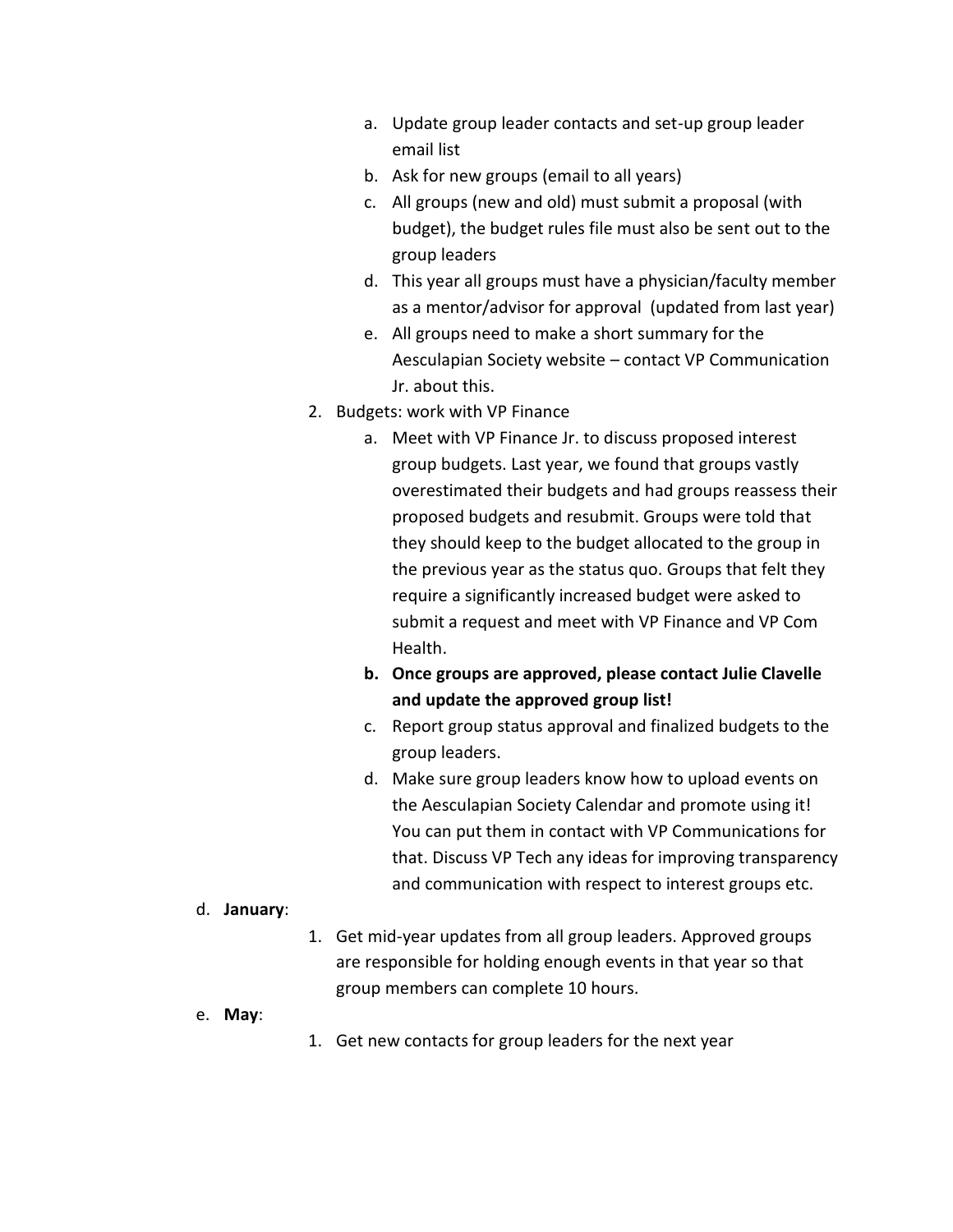- 2. Send out the "Template to submit final group hours" to the group leaders – see if Julie Clavelle wants any changes to the template first.
- 3. Compile these and send one document to Julie Clavelle.
- 4. Remember: no matter how many events the group held, a student must complete at least 10 hours in that group to receive the Activity Credit on the MSPR. If a student is short of the 10 hours, they can complete it next year.

# **4. Wellness Group:**

- a. Can really do whatever you want!
- b. You need to find a mentor/advisor for the Wellness group (Dr Tara Tucker acted as our advisor this yeare) to accept

# **5. Student Affairs**

a. Meetings 1/month in the evening (~5 pm) with Dr. Laramee, student reps, counselors, …

#### **6. Faculty Wellness Committee**

a. Meetings 1/month in the evening (~5pm) with Dr T Tucker, and faculty and physician members

Calendar of Operations for the SFUO Board Representative (should it be filled)

Calendar of Operations for the Class President  $(4<sup>th</sup>$  year) Anglophone:

Calendar of Operations for the Class President  $(4<sup>th</sup>$  year) Francophone:

Calendar of Operations for the Class President  $(3<sup>rd</sup>$  year) Anglophone:

Calendar of Operations for the Class President  $(3^{rd}$  year) Francophone:

# **Calendar of Operations for the Class President (2nd year) Anglophone:**

#### **General Items:**

*(Warning: Many Class Presidents do different things and it changes dynamically so please take these notes with a grain of salt)*

# **Obligations:**

- General liaison between Class and Admin/Faculty
- Administrator for Facebook groups, Email, etc.
- Make announcements
- Be always on top of agenda, schedules, and topics of interest
- Dailies whenever necessary (Its better to send them at a specific time once every two days or so, you do not want to spam the class)
- Use Class List Serv to send important info (Aesoc, Faculty, Admin, Events, etc.)
- Maintain and Uphold class unity, professionalism, and identity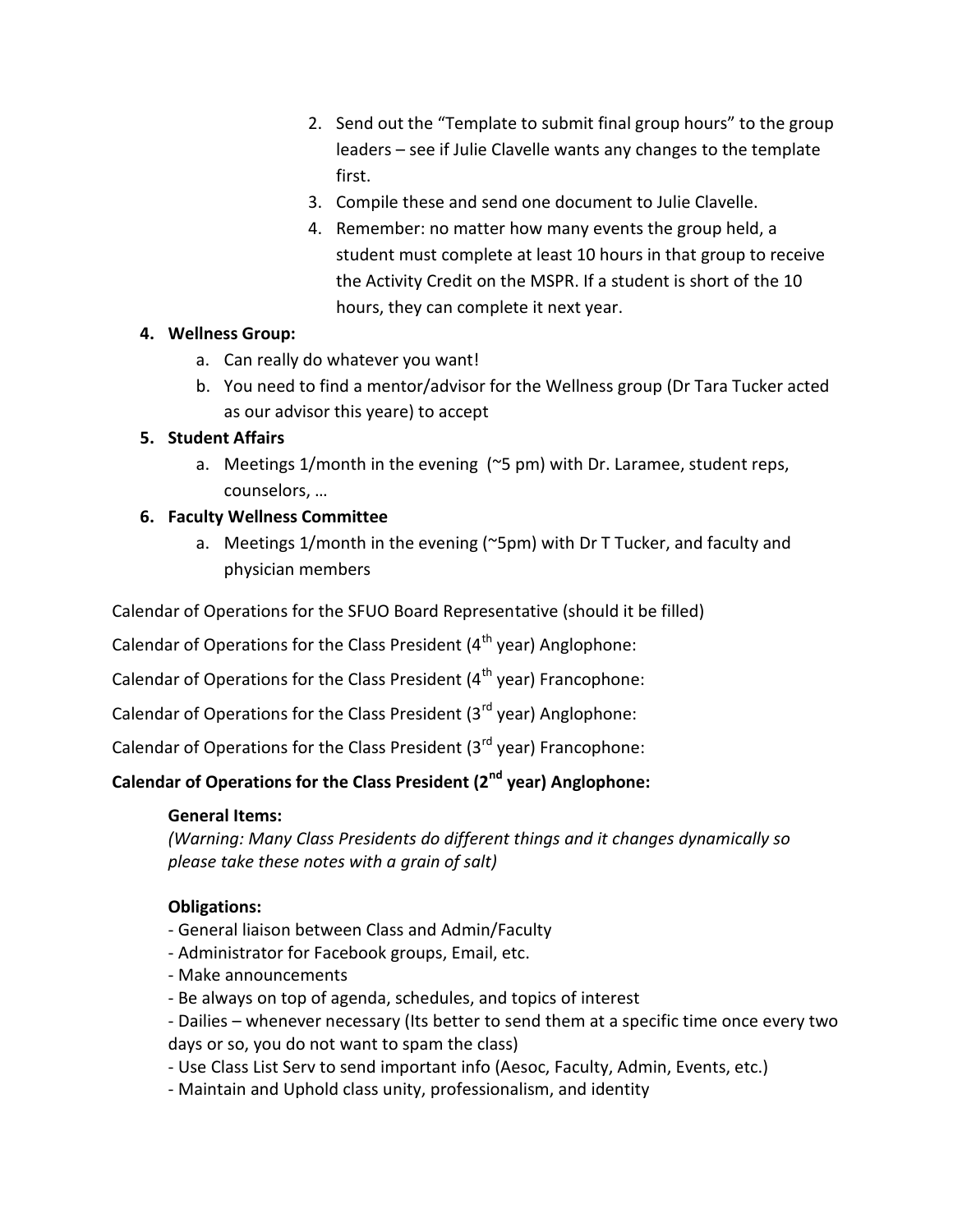- Know everyone in the class and make yourself available to anyone who may need your help or advice (send out your telephone number, email, etc.)

- Be very adept in using social media especially Facebook

- Keep in close contact with all other year class presidents to share information or to give advice to lower years

- Graduation fund and organization graduation ball
- Organizing Class Charities
- Coordinating with interest groups for event ideas

*Important: Create a Presidential Committee to help with organization and planning of creative and useful events and to give tips/advice on class direction: Meet regularly.*

#### **Academics:**

- Make sure you know the weekly schedule and inform class of any scheduling changes - Organize events tailored to academic needs (tutoring session, extra review sessions,

OSCE practice, etc.)

- Making excel and google docs for sign-ups or orderly and fair way of determining positions, etc. (ex. Rotation trades)

#### **Administration:**

- Keep close contact with admin and know your way around booking rooms, asking for items, info about anything, etc.

- The ladies and the gentlemen at the admin office are amazing; keep good contact with them for information about exams, etc.

- Have good contacts with admin, wellness, electives, global health, and etc.

coordinators because they will be great source of information for you and your class

- Meet with the admin staff to discuss goals of the class

#### **Meetings:**

- You will have a lot of meetings to attend:

**Pre-Clerkship Committee Evaluations Committee Electives Committee Faculty Council Committee Aesculapian Society Council**

*Plus: (these are optional but highly recommended)* Presidential Council Committee Wellness Committee Humanities and Arts Committee Interest Group Meetings if relevant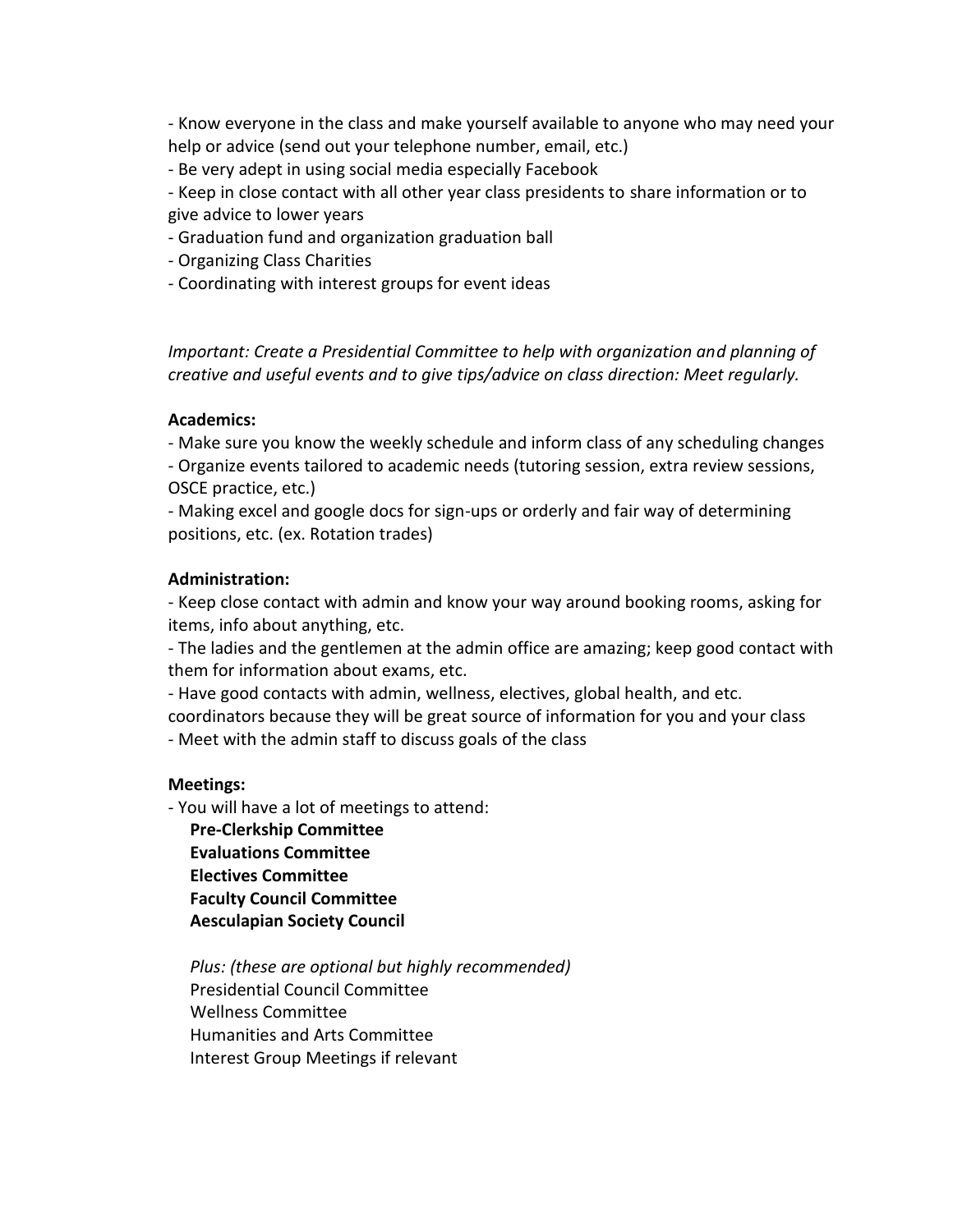#### Events:

Events I organized or helped organize last year in no particular order

- Apple Picking
- Health Challenge
- Health Promotion Month
- Movie Nights
- Bowling Nights
- Hockey Nights
- Ottawa Senators Games
- Trip to Art Gallery
- Winterlude trip
- National Arts Museum for Ballets and Shows
- Concerts
- Secret Santa
- O-Week Reunion
- MOCK OSCE
- After Parties
- Class Objectives for First Years
- Made a Presentation for First Years
- Helped organize the First Year Class President voting
- Class Yearbook
- Class Project
- Many little events…

# **Calendar of Operations for the Class President (2nd year) Francophone:**

- **Eté** :<br>- Préparer les objectifs pour les 1<sup>ères</sup> années  $\rightarrow$  ça prend **beaucoup** de temps
	- Préparer les podcasts d'anatomie pour les 1<sup>ères</sup> années

#### **Septembre** :

- Rencontrer les 1<sup>ères</sup> années pour se présenter
	- o Donner son email pour les questions
	- o Envoyer les quotidiens jusqu'à l'élection du co-président de 1<sup>er</sup> année
	- o Transférer certains documents électroniques (livres pdf)
- Participation au comité du bilinguisme  $\rightarrow$  pendant toute l'année

#### **Octobre :**

- Session de questions/réponses avec Dr. Grégoire (GI) pour l'examen de GI
- Potluck post exam/Halloween

#### **Décembre :**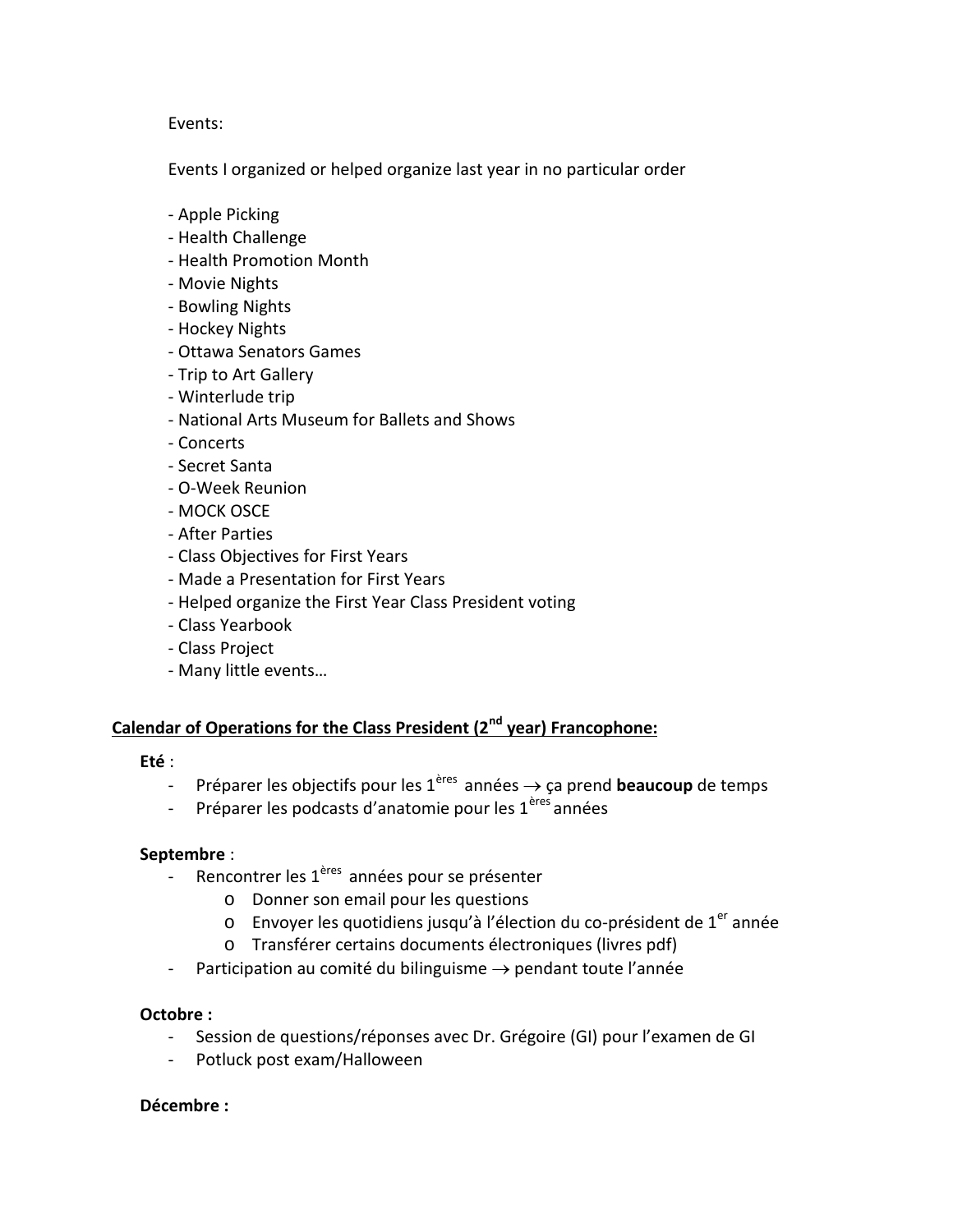- Questions- réponses avec Dr. Faucher (obs/gyn)
- Potluck de Noël avec échange de cadeaux chinois

#### **Janvier :**

- Sortie patin sur le canal
- Google doc avec les premiers choix de groupes pour la loterie de  $3<sup>e</sup>$  année

#### **Février**

- Sortie ski de fonds
- Google doc pour les échanges de groupes

#### **Avril :**

- Séance de revue de cardio pour les ECOS et la  $3<sup>e</sup>$  année (Dr. Gauthier)
- Suite à des problèmes avec certains tuteurs d'e-portfolio, j'ai organisé une petite séance de rétroaction de la part de la classe et une réunion avec Dr. Pipa Hall, directrice d'e-portfolio.
- Sortie Cabane à sucre (malheureusement on a dû l'annuler cette année mais c'est une bonne idée)

#### **Mai :**

- Séance de revue du système rénal pour la  $3<sup>e</sup>$  année (Dr. Brown)

Implication en « dehors » de mon rôle

- Projet APC (Vision étudiante sur le curriculum) pour les  $1^{éres}$  années
- Sondages (4 classes) pour de la rétroaction sur EBM  $\rightarrow$  collaboration avec Dr. Chomienne pour intégrer ce feedbak et participation à des réunions spécifiques sur le programme de SIM
- Participation au « focus group » pour développer le curriculum des humanités en médecine
- Création d'un calendrier (accepté par la faculté et normalement disponible dès la rentrée 2013) ou toutes les dates importantes sont disponibles. Outil très utile pour les étudiants et les profs.

Réunions auxquelles j'ai assisté :

- Société d'esculape
- Conseil de Faculté
- Réunions du pré-externat
- Réunions post-unité pour les évaluations

Réunions pour lesquelles il y avait un représentant (choisis en 1<sup>ère</sup> année)

- E-portfolio
- Stages aux choix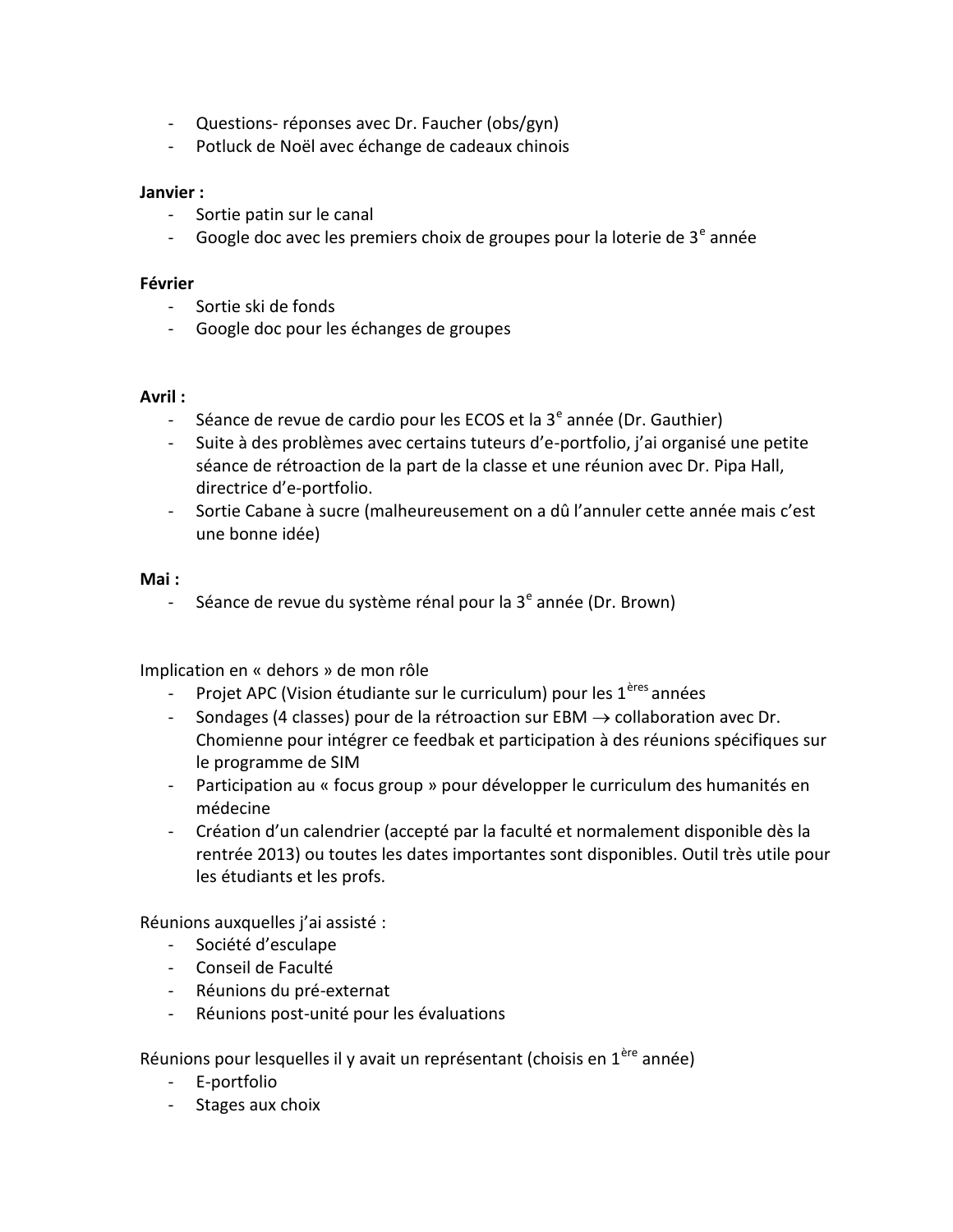- UCC

Calendar of Operations for the Class President  $(1<sup>st</sup>$  year) Anglophone:

Calendar of Operations for the Class President  $(1<sup>st</sup>$  year) Francophone:

# **Calendar of Operations for the VP Athletic Affairs:**

#### **O- Week**

- Frosh week is in VP Socials' portfolio but it's a fun way to get involved so if you have time to help out I highly encourage you to approach the VP Social
- I personally organized the photo scavenger hunt, the first bar night and the Med Olympics (which is kind of sports related). If it's something that you are interested in I can pass on the info and documents that I have

#### **Intramurals**

- This year was the first year that they had online registration which made my month of August extremely busy
- The most important part of a successful intramural registration is to be very patient but above all insanely **ORGANIZED**. Whether you do it the way I did last year or decide to do something different – make sure you have a plan
- I handled registration a certain way, but there is definitely room for improvement  $-1$ encourage you to do it the way that works best for you but here is what you need to know:
	- o Since registration is online, teams filled up very quickly, especially soccer and volleyball. Have all the rosters organized ahead of time
	- $\circ$  You can 'fill out' your roster before the actual registration date, which will save you a lot of time (this feature might not be available next year)
	- o Registration will take place the week before school starts, make sure you're available on the day of registration
	- o On the website, they will tell you that students must have picked up their student card in order for them to be 'recognized' by the online system – I did not have any trouble registering anyone but you'll have to double check with the intramural office
	- o To register someone you need their ORIGINAL uOttawa email address, the system won't recognize an alias (ex. Firstname.lastname@uottawa.ca)
	- o You will be registering a lot of teams (I did a total of 16 last year) so make sure you name the teams properly so you know which team is for which sport
	- o Recruit a second or third year student to help you with men's hockey rosters (André Martel or Andrew Stokl are probably good people to try). If you have any women who want to play, they must do it on an individual basis (just email them the link to the intramural website)
	- $\circ$  I did not have any trouble registering mens' teams technically after registration I was the captain of all 16 teams, including men's hockey.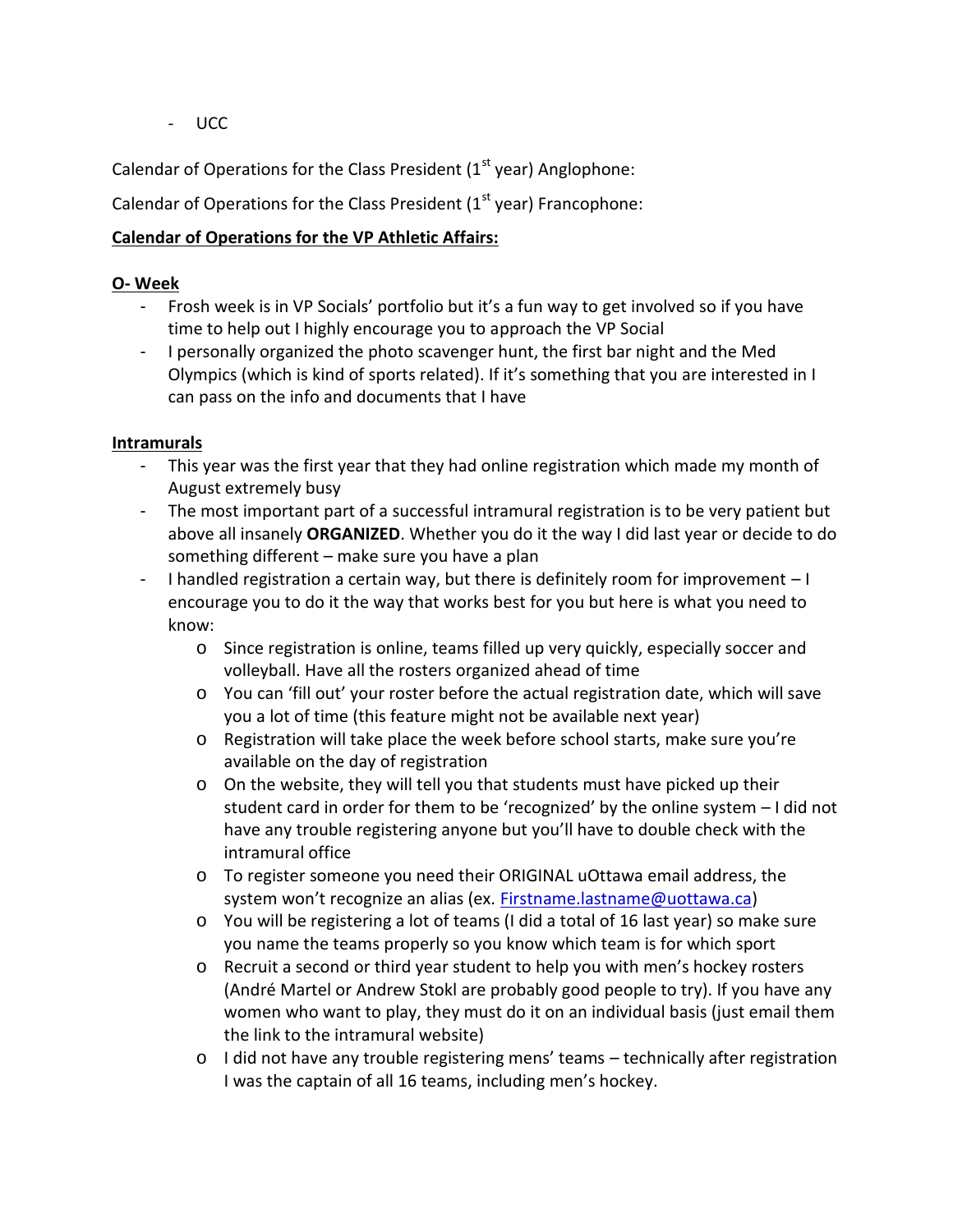- $\circ$  Call your credit card ahead of time  $-1$  actually had to increase my spending limit in order to register everyone
- o Register the garnet teams first (competitive) since they fill up faster then the grey leagues do
- Suggestion: I tried to contact the intramural office last year to see if they could set aside a team in each league for med teams. It has been done in previous years, but I was unfortunately turned down. This said definitely go **introduce yourself to them** at the office because you will likely be in there a lot and it's good if they all know you. I was in contact with Stephanie; she was a godsend on the day of registration.
- I set up my computer outside the intramural office at Montpetit the day of registration, they were there to help me out when the server crashed at around 4pm during volleyball registration
- Here is what I did this year:
	- o **Early August**
		- Sent out an email via the VP Social to first years saying that intramural registration will take place two weeks before the actual registration date
		- Send out a similar email to  $2^{nd}$  to  $4^{th}$  year students via the class presidents
		- Sent out a list of the available sports and leagues with a schedule
			- You can just send the link to the intramural website, but first years are kind of needy and it might save you from answering a lot of emails if you just give them the info straight up
			- Make sure you tell them what the difference is between Grey and Garnet
		- I instructed students that a google doc excel sheet would be sent out. There were tabs at the bottom of the sheet for each sport. I needed their name, email address, student number, and shirt size
		- I told them that I would let them know what the final cost would be after I had made the rosters but that it usually it costs about 20-30\$

# o **Mid August**

- Send a reminder email about registration and post something on facebook
- Send out the email with the google doc and let the games begin! (to ALL CLASSES – I contacted Blocky2, Blocky3 and Blocky 4 to make sure that the email was sent out at the same time)
	- Remind them what info you need
	- Tell them they must tell you which league (Grey or Garnet) and on which night they'd like to play
	- If I could do this differently I would just make a spreadsheet for every league so you don't have to make rosters. This said, I was able to keep more people happy the way I did it this year
- Start making rosters (this was a ridiculous amount of work, so if you can think of a better way to do it  $-$  go for it)
	- Make sure you have enough girls on the coed teams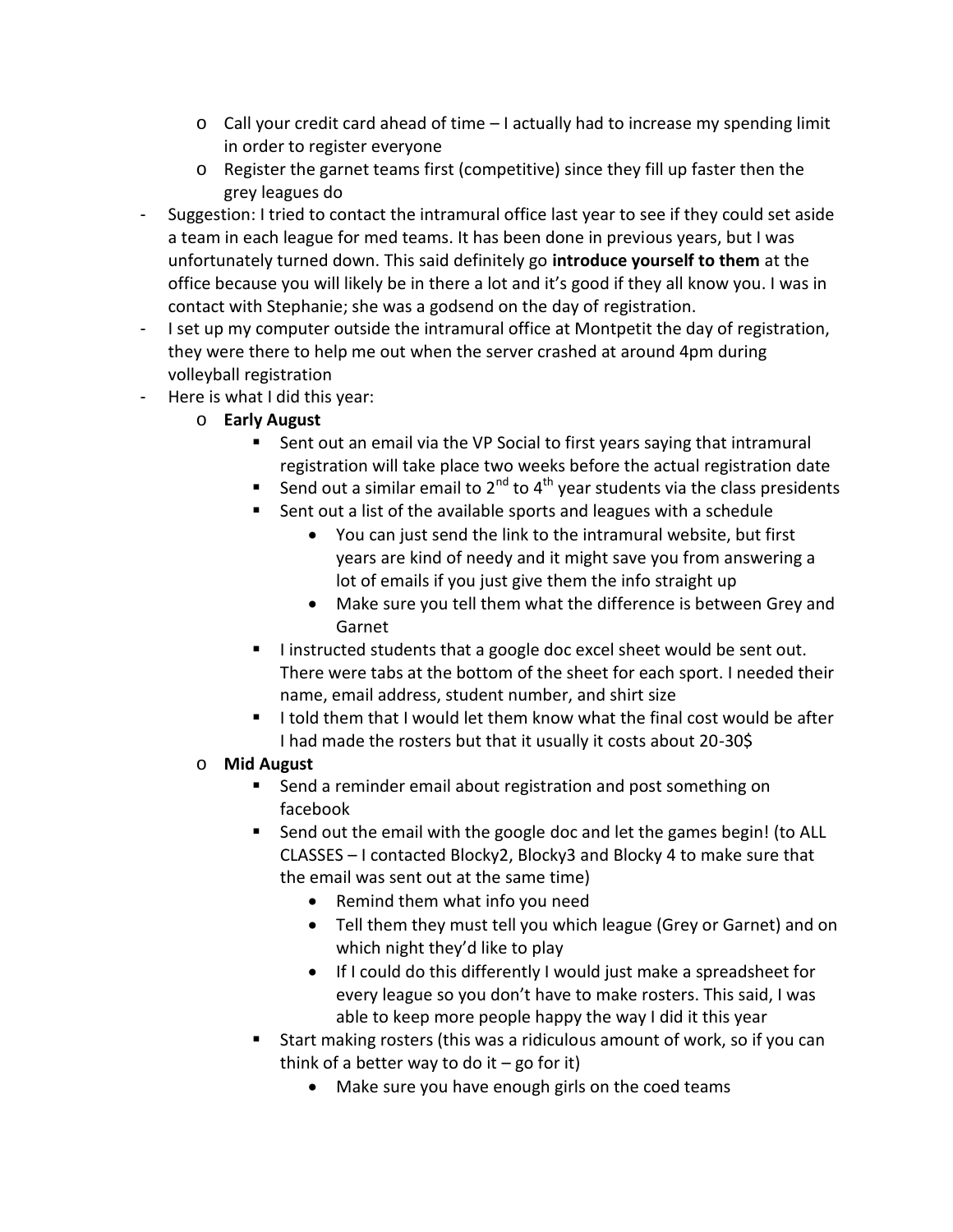- If someone wants to play on Tuesday and there's only enough people on the Thursday team, make sure you email them before you switch them nights
- You have a minimum of 8 people per team for indoor sports and 12 for outdoor sports. There is a maximum of 20 per team
- I didn't max out teams for any of the Garnet leagues; people have complained in previous years that they don't get enough playing time with a full roster. But make sure you have at least a few extra, wouldn't want the team to be forfeiting because of lack of players during exam season
- I contacted the first person on each roster and asked them if they wanted to be the team captain – basically they had to remind the team of their weekly games, email to cancel a game if they knew they'd be short players and sign the score sheets (almost everyone said yes)
- I usually kept the 1<sup>st</sup> years separate from the 2<sup>nd</sup> years. Intramurals are also about meeting people, so it's nice for first years to get to know their classmates. This said, there were also mixed teams which is always fun!
- Send out an email to each team with pricing. Let them know that they can send you one payment if they have registered for more then one team
	- $\bullet$  I INSISTED that I receive payment before the registration date  $-1$ gave people over 2 weeks notice so I thought it was fair
	- I accepted cheques and cash but was clear that I preferred emoney transfers. They take a bit of time to process, but the transfer is immediate and you have an email trail of everyone's payments
	- Almost everyone paid me on time please don't let people use the line "we're friends, can I just pay you when school starts?" We have lots of friends, but we also have a \$6000 credit card bill to pay – don't let anyone get away with holding off paying you unless you are 100% ok with it

# o **End of August**

- Registration day  $-1$  had already gone to the intramural office in Montpetit to get a tutorial on their new online registration so I got up nice and early and set up camp for the day
- Registration was staggered, leagues open every 2 hours, bring something to do in between (or go get your bus pass like I did)
- **I** lwould enter all the emails before registration opened for that sport, therefore when the hour mark hits all the info is already there – all I had to do was pick which league I wanted to register the roster for and put in my credit card information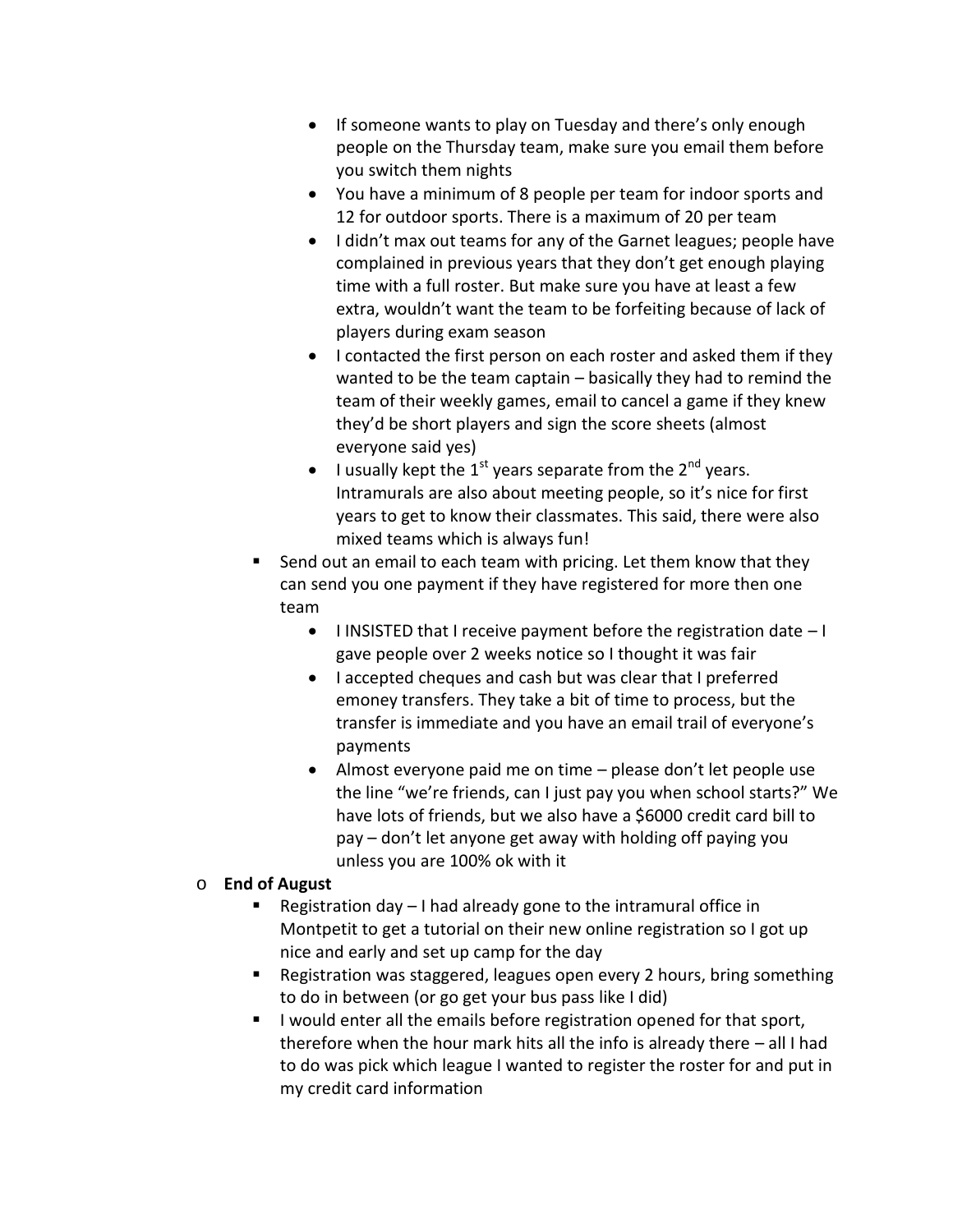- I cannot stress enough how important it will be for you to label your teams properly – its easy to loose track of them when they're all called "Meds2015"
- I was very lucky and got all my teams registered. If you are having any kind of difficulty, please do not hesitate to ask the people working at the office – if you keep a smile on your face and say please and thank you – they will be a huge help
- The server crashed at  $4$ pm it was almost expected The intramural office pulled some strings for me
- $\circ$  You will have students who want to register late for certain sports you have up to two weeks after games start to modify rosters. It's a little bit of a pain since you have to give people like \$2 back but it didn't happen that often
- o Make sure captains are aware that they must attend the captains meeting
- Take a giant sigh of relief YOU DID IT!
- Visit the intramural website for general info but go speak to the girls at the intramural office at some point in August: http://www.geegees.ca/node/431
- If you're working this summer you'll probably have to take the day off for registration. Since I was also co-organizing o-week I finished work a week early to finalize everything and I'm glad I did
- Let me know if you have any questions or concerns I'll be around in August and happy to help if you need me.
- **Winter registration**: I was hoping to organize teams for the winter semester but unfortunately the registration day was the day before our final exam
	- $\circ$  I contacted the captains from the fall teams telling them that I wouldn't be handling registration
	- o I sent them all the info they needed including links to the websites etc.
	- o I sent a message for everyone to the class presidents letting everyone know that they would have to organize themselves
	- o I happily answered emails and phone calls and most teams were able to get a spot for the winter semester

# **Rehab Gym Basketball/Sports**

- Contact Debra Lynn Poirier: dpoirier@ottawahospital.on.ca
- She's in charge of renting out the gym, I would maybe even contact her over the summer to tell her who you are and that you might be interested in renting the gym come September.
- The past 5 years or so there has been basketball once a week, I looked into having pickup soccer but the gym really isn't equipped for anything but basketball
- She will send you a list of availabilities, this year our time slot was from 4:30 to 6pm on Monday nights, and last year from 6pm to 8pm on Wednesdays – I just emailed the people who I knew played and asked them if they had a preference
	- $\circ$  Just a note the 4 6pm time slot is a great one! People are around, they can take a break after studying or come after an elective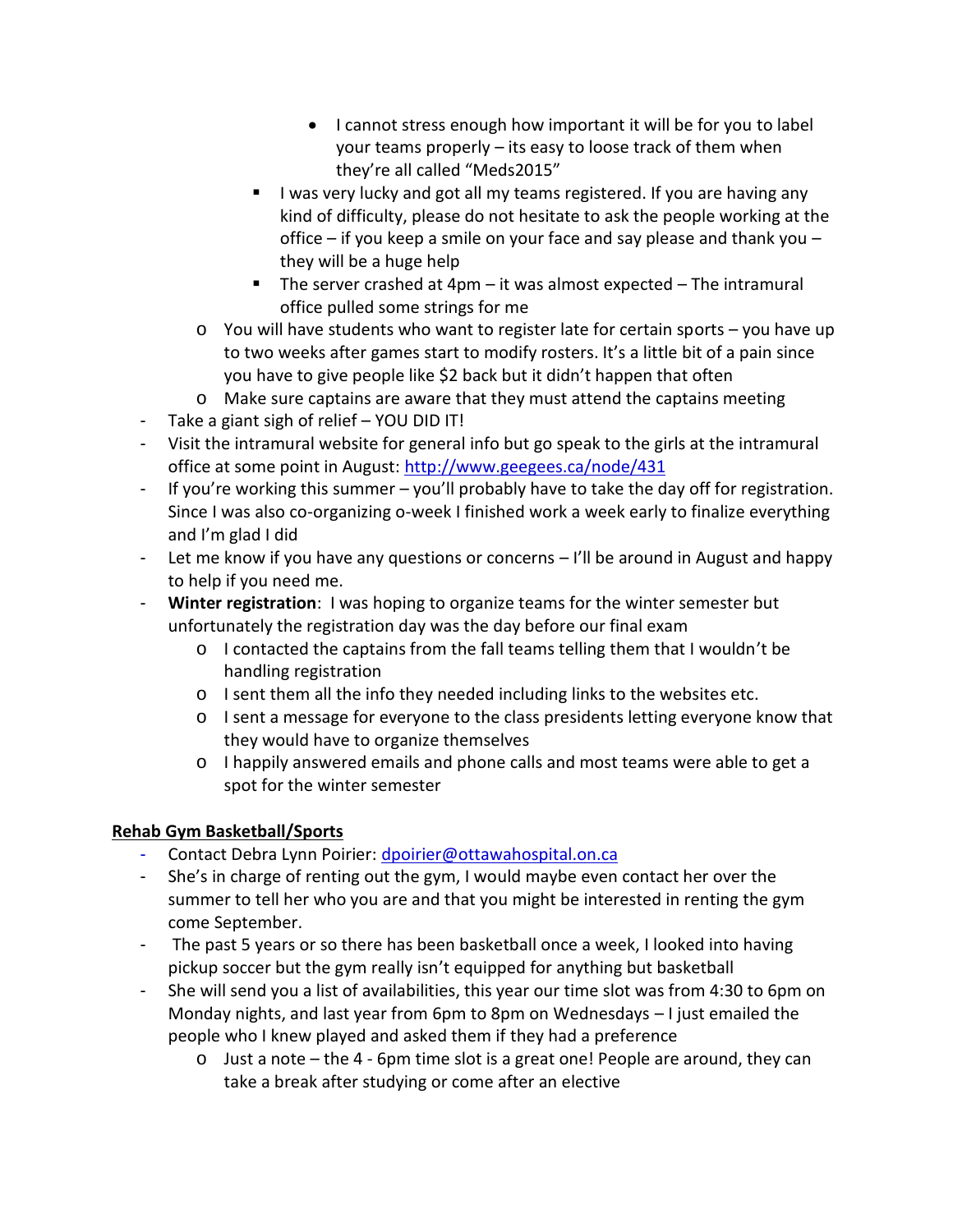- o Mondays are fine but with all the long weekends you end up having a few weeks where there isn't any basketball  $\odot$
- o Keep in mind the PSD and *Clinique Simulée* schedules for both first and second year students
- I had a motion passed this year to include the \$300 gym rental fee into the ASoc office. Fill out the mandatory paper work and the VP Finance will write the cheque
- I wrote weekly reminders about pick up basketball and made sure that everyone was invited. I played as well, but if you're not a basketball player just make sure that some one brings a ball every week and you don't necessarily have to go

# **MedLaw Games**

- At some point, you'll be in contact with two Law reps (Common Law and Civil Law)
- Get it scheduled over the summer, because you need to book Monpetit Hall **early**. Usually October or November works well, just find a date that's best for Meds and Laws in terms of exams. Keep Thanksgiving, exams and OMSW in mind.
	- o This year, the law reps weren't as organized as in previous years, so the gym bookings happened a little later then usual, it was the first time we had MedLaw during the winter semester – its usually the weekend after the  $1<sup>st</sup>$  year foundations midterm
- Usually we book all three gyms (which was not available this year) and play volleyball, dodgeball, basketball and soccer (this year we had to cut out soccer)
	- o The point of medlaw is for all students to play every sport even the ones they're not good at
	- o Insist that all teams play every sport ask the refs to keep an eye out for students who seem to have played more then two games in a row
	- $\circ$  We followed intramural rules make sure you agree on how many girls on the court etc.
- Book the gym through Luc Payer at the gym (lpayer@uottawa.ca). He was very nice.
- To get the facility rental costs covered, you need to fill out a School Spirit Fund Application. Go to the Gee Gees website, then at the bottom corner of the screen you can click on "School Spirit Council"
	- o That will take you to a PDF file, part of which you need to fill out (that's the application)
	- o It needs to be submitted to Julie Tam (jtam@uottawa.ca). If she's not the person anymore, she can tell you who is – email her and find out where you need to drop off the application.
- Law people got the t-shirts made last year. Food for the event usually comes from Costco (I picked up bananas, water bottles and cookies) All stuff you can figure out with them!
	- $\circ$  In previous years they also order pizza for after the tournament up to you guys
- This year, the law students took care of all the finances, I basically collected the money from the med students and handed it over to the law VP Finance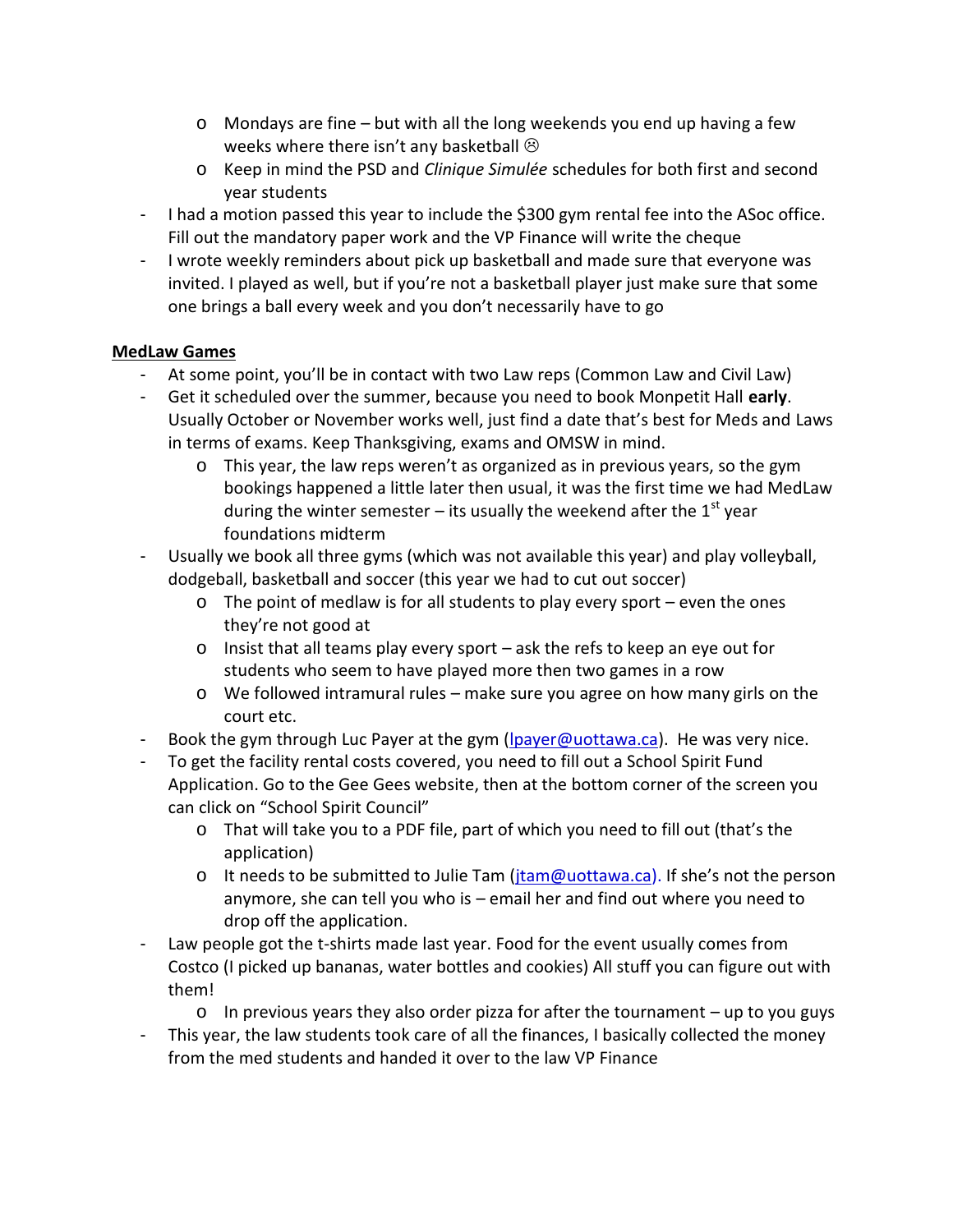- o The Law faculty gets sponsored for this event but our faculty can't. I charged the med students \$20 to participate. The Law faculty contributed a lot more money, but they understood that last year.
- Make sure to book referees for every sport there is contact information for the intramural referees on their website. Medlaw games tend to get a little heated to they will help keep things civilized
	- o I had two hired refereers (about \$14 an hour) and a friend of mine who volunteered for the volleyball reffing
- This year I asked students to email me at 1pm to register; it was a first come first serve basis. This said, I made sure that people knew that some of the games get a little intense but you don't have to have played every sport before (it is a competition afterall)
- I sent out a confirmation email to all the participants and asked them to rank their sports for me so I can make the teams (the goal of the tournament is to win as many games as possible so you'll want the teams to divide players equally)
- The MedLaw games trophy will be sitting in the ASoc office it would be really nice if it stayed there (no pressure)
- We organized a bar night at Honest Lawer, I therefore suggest to have Medlaw games on a Saturday if possible

# **Med Games**

- They'll contact you first, sometime in the fall. Medgames are usually the first weekend after the Christmas break
	- $\circ$  If they don't contact you by the beginning of October, email them and make sure you're on their contact list

# - **T-shirts**

- o We had them made through Avi Bogler (avi@3gmarketing.ca) in Toronto. He was great; I'd go through him again! You can either get someone from Toronto to pick them up for you over the holiday break or get him to ship them to you
- $\circ$  As of this year, the shirts will have to be bilingual the VP Administration can help you with that
- $\circ$  I got the t-shirts approved by our communications office since I was using the Faculty's official seal and logo
- o Make sure you order the t-shirts by early December! I would just order one shirt for everyone based on the registration sizes (ask for them from your Medgames contact) and get a few extra in each size

# - **Buses**

- o Organized through Brett Bergman (contact@travelhangar.com).
- o I would go through him again unless you have another idea, he was quite helpful. Just make sure you triple confirm the bus times!!
- $\circ$  I booked one bus and then did registration using google sign-ups it worked out extremely well
- $\circ$  Make sure to have a contact phone number for the bus drive or company its easy for the bus driver to get lost around the hospital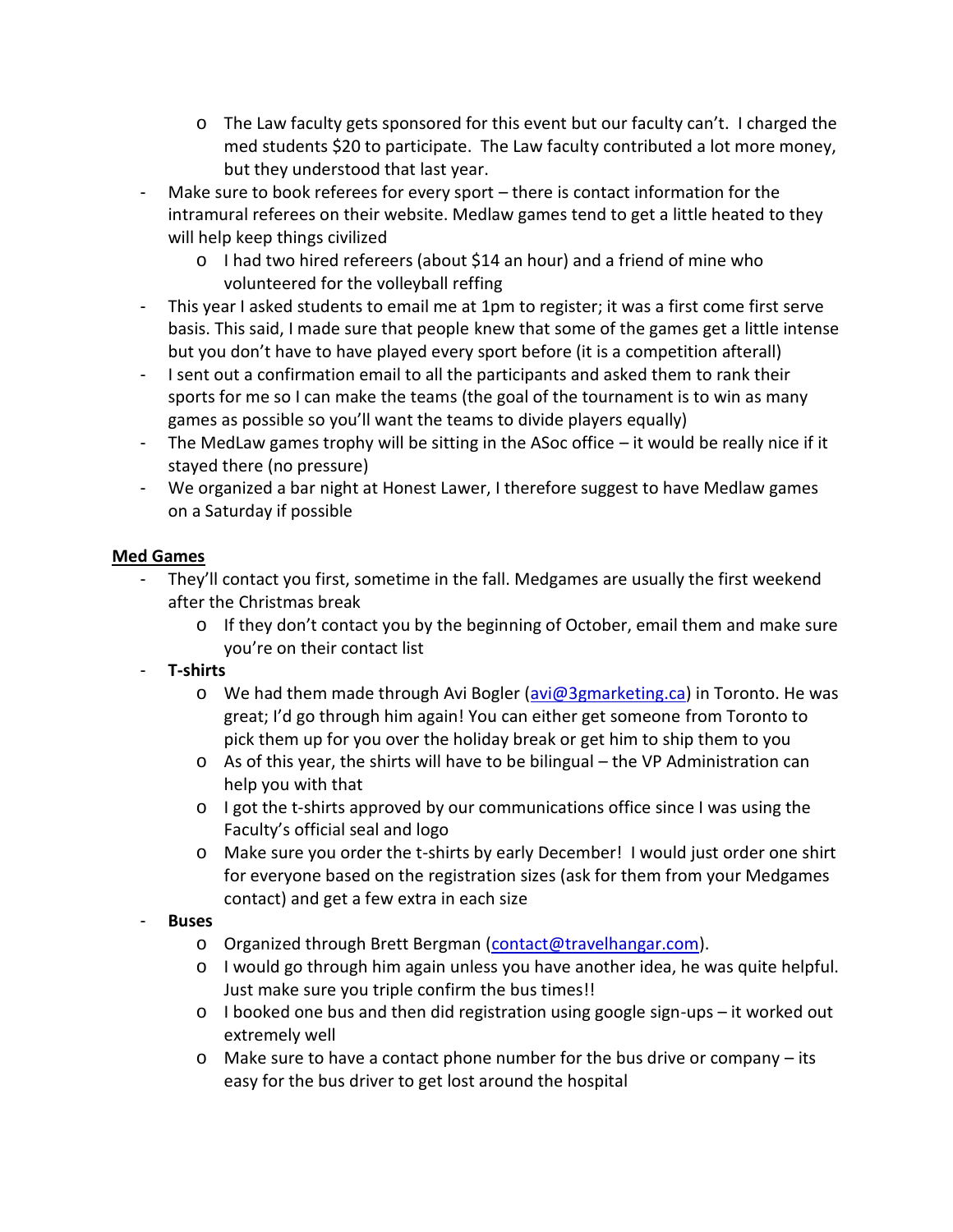- The organizers should contact you to let you know that registration for the event will be happening. I think this was in early November. But check the website in case they don't get a hold of you. Once the registration happens, you will get a list of who's in and who's out from the hosts. Then the fun begins!!
- You will have to manage the wait list and substitute people in if there are spots available (students have to go through you)
- You will have to figure out room assignments based on the rooms you get from the hosts.
	- o I asked student to make groups of 4 people and have one person email me with their rooming list
- You will have to collect the money!!!
	- $\circ$  In previous years the VP Athletics has paid the organizing school but there was no way I was putting \$24 000 on my credit card so I worked things out with the VP Finance
	- o This year I had organized t-shirts ahead of time so I was able to include the price of the t-shirt (like \$6.50) so students only had to write me one cheque
	- $\circ$  T-shirts are MANDITORY for all students make sure everyone knows that (it's a medgame rule)
	- o We sent 217 students this year It was one heck of an undertaking but definitely doable.
- You will also have to tell the organizer which teams you want to have for the event.
- I really think having team captains for sports was helpful. How you decide who is on each team is up to you. Some people may not want to play anything but most will and I think everyone should be guaranteed at least one sport or event. I used the same kind of google doc from intramural registration
	- o I sent out an email before hand with a link to the booklet and schedule
	- o Ask students to register for 1 to 2 sports only most sports happen on Saturday so it is not realistic to want to play more then that
	- o You will also have to register people for individual events (track, swimming etc)
	- o I did my best to keep everyone happy, but there were a few students who didn't make it onto the team they wanted
	- $\circ$  I gave the captain permission to make their team the way they wanted as long as it was fair to everyone (this also takes the pressure off you if a student is cut from a team)
- Keep your emails organized and concise try not to send out more then you have to (I think people very much appreciated that this year)
- I made and sent out a schedule with all our sports teams and individual events this was great for people who just came to watch, they knew where and when we were playing
- I had a few conflicts to solve once we got to Montreal to register (people weren't on the list, ordered the wrong package etc) but nothing major
- Once everyone gets to Montreal, breathe a big sigh of relief!! You did it!! **Enjoy it!!**

# **Dodgebrawl**